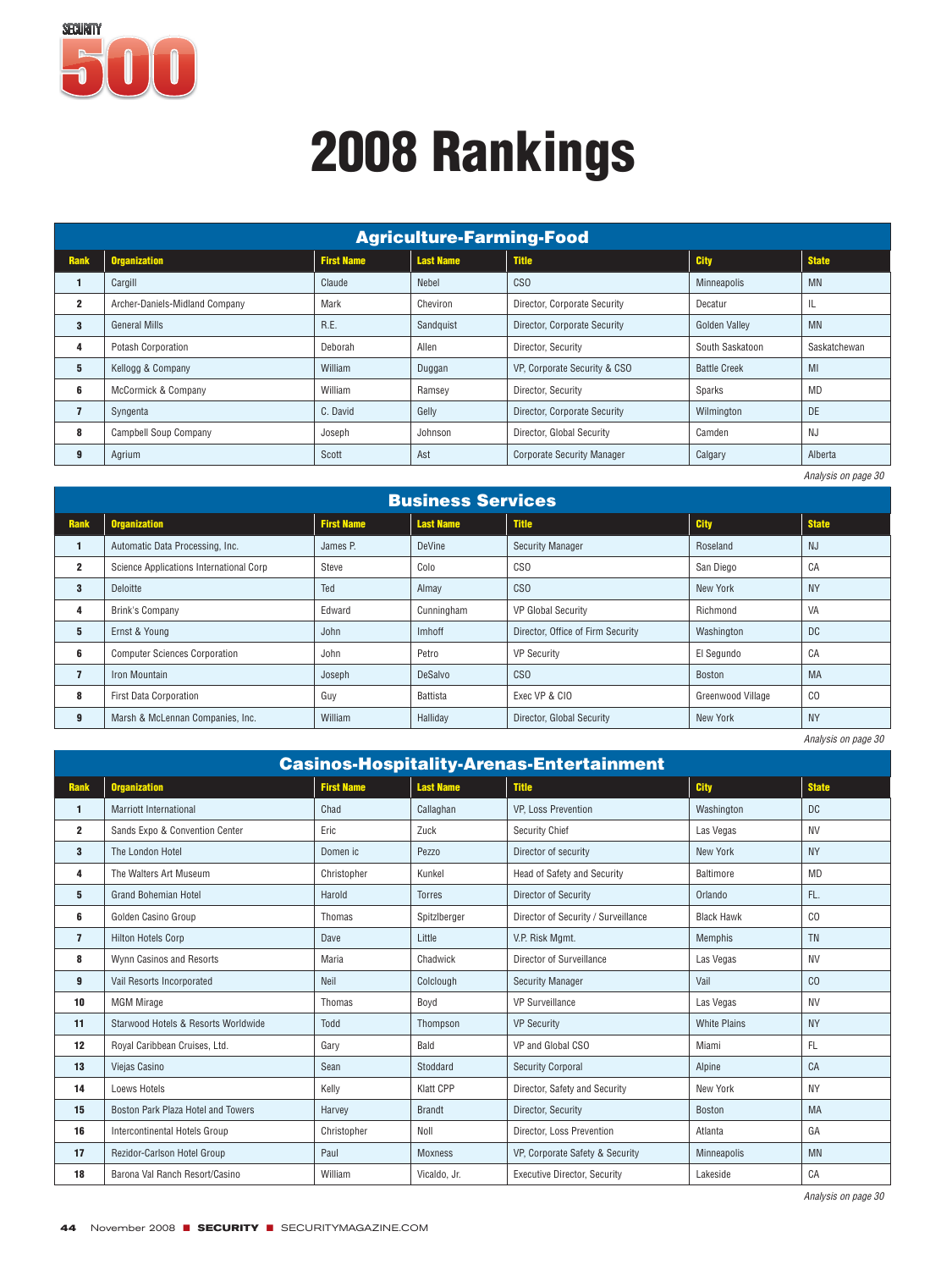

| <b>Construction-Real Estate-Property Management</b> |                                 |                   |                  |                                                    |              |              |  |  |  |
|-----------------------------------------------------|---------------------------------|-------------------|------------------|----------------------------------------------------|--------------|--------------|--|--|--|
| <b>Rank</b>                                         | <b>Organization</b>             | <b>First Name</b> | <b>Last Name</b> | <b>Title</b>                                       | <b>City</b>  | <b>State</b> |  |  |  |
|                                                     | Simon Property Group            | John              | Petruzzi, Jrs.   | VP, Corporate Security and Emergency<br>Management | Indianapolis | IN           |  |  |  |
| $\overline{2}$                                      | <b>GWL Realty Advisors Inc.</b> | Elaine            | Smith            | Manager, Security & Safety                         | Edmonton     | Alberta      |  |  |  |
| 3                                                   | Portman Management Company      | Kevin D.          | Franklin         | <b>Security Supervisor</b>                         | Atlanta      | GA           |  |  |  |
| 4                                                   | <b>US Equities Asset Mamt</b>   | Keith             | Kambic           | Director, Security & Life Safety                   | Chicago      | ⊥∟           |  |  |  |
| 5                                                   | <b>Brookfield Properties</b>    | Mark              | Wright           | Director, Security                                 | Toronto      | CN           |  |  |  |
| 6                                                   | <b>Boston Properties</b>        | Alan              | Snow             | Director, Safety & Security                        | Boston       | <b>MA</b>    |  |  |  |
|                                                     | The Hanover Company             | Charles           | Hutchinson       | Director. Security & F/L/S                         | Weehawken    | NJ           |  |  |  |

*Analysis on page 32*

|                | <b>Diversified</b>              |                   |                  |                                  |             |                |  |  |  |
|----------------|---------------------------------|-------------------|------------------|----------------------------------|-------------|----------------|--|--|--|
| Rank           | <b>Organization</b>             | <b>First Name</b> | <b>Last Name</b> | <b>Title</b>                     | <b>City</b> | <b>State</b>   |  |  |  |
|                | The Walt Disney Company         | Ron               | Iden             | SVP, CIO Security                | Burbank     | CA             |  |  |  |
| $\overline{2}$ | Emerson Electric Co.            | Tony              | Vermillion       | Dir. Global Security             | St. Louis   | M <sub>0</sub> |  |  |  |
| 3              | Loews Corporation               | Jerry             | Meade            | Corporate Director, Security     | New York    | <b>NY</b>      |  |  |  |
|                | United Technologies Corporation | Jim               | O'Neil           | Senior Manager, Security         | Hartford    | CT             |  |  |  |
| 5              | General Electric Company        | Frank             | Tavlor           | C <sub>SO</sub>                  | Fairfield   | СT             |  |  |  |
| 6              | Williams Companies, Inc.        | <b>Bruce</b>      | List             | Director, Security               | Tulsa       | 0K             |  |  |  |
|                | Textron Inc.                    | Greg              | Avesian          | <b>VP Enterprise IT Security</b> | Providence  | <b>RI</b>      |  |  |  |

| <b>Education: University&amp;College</b> |                                                    |                   |                       |                                                        |                      |              |  |  |  |
|------------------------------------------|----------------------------------------------------|-------------------|-----------------------|--------------------------------------------------------|----------------------|--------------|--|--|--|
| <b>Rank</b>                              | <b>Organization</b>                                | <b>First Name</b> | <b>Last Name</b>      | <b>Title</b>                                           | <b>City</b>          | <b>State</b> |  |  |  |
| 1                                        | University of Pennsylvania                         | Maureen           | Rush                  | Vice President for Public Safety                       | Philadelphia         | PA           |  |  |  |
| $\overline{2}$                           | University of Florida                              | Linda             | Stump                 | Chief                                                  | Gainesville          | FL.          |  |  |  |
| 3                                        | Vanderbilt University                              | Marlon            | Lynch                 | <b>Chief of Police</b>                                 | Nashville            | <b>TN</b>    |  |  |  |
| 4                                        | College of DuPage                                  | Mark              | Fazzini               | <b>Chief of Police</b>                                 | Glen Ellvn           | IL           |  |  |  |
| 5                                        | California State Unviersity,<br>Long Beach         | Fernando M.       | Solorzano             | Captain                                                | Long Beach           | CA           |  |  |  |
| 6                                        | University of California, Irvine                   | Scott             | Martin                | Dir. Security/Parking, Emergency Mgr.                  | Orange               | CA           |  |  |  |
| $\overline{7}$                           | <b>Colorado State University</b>                   | Michael           | Randall               | Maintenance Engineering Supervisor                     | <b>Fort Collins</b>  | CO           |  |  |  |
| 8                                        | Princeton                                          | Steven            | Healy                 | Director and Chief of Police                           | Princeton            | <b>NJ</b>    |  |  |  |
| 9                                        | Johns Hopkins Bloomberg<br>School of Public Health | James             | Leflar, Jr. CPP, CBCP | Security Administrator                                 | Baltimore            | MD           |  |  |  |
| 9                                        | University of the Sciences in Philadelphia         | Bernard           | Gollotti              | <b>Executive Director of Public Safety</b>             | Philadelphia         | PA           |  |  |  |
| 11                                       | <b>Shippensburg University</b>                     | David             | Wozniak               | Safety Coordinator                                     | Shippensburg         | PA           |  |  |  |
| 12                                       | <b>Butler Community College</b>                    | Marshall          | <b>Matthews</b>       | Director, Public Safety                                | El Dorado            | <b>KS</b>    |  |  |  |
| 13                                       | Norwich University                                 | <b>Bizhan</b>     | Yahyazadeh            | Director of Facilities Operations                      | Northfield           | VT           |  |  |  |
| 14                                       | University of Washington                           | Ray               | Wittmeir              | Interim Chief of Police                                | <b>Seattle</b>       | <b>WA</b>    |  |  |  |
| 15                                       | University of Chicago & Medical Center             | JoCarthy          | Roberts               | <b>Chief of Police</b>                                 | Chicago              | IL           |  |  |  |
| 16                                       | Dominican University                               | John              | <b>Tsouchlos</b>      | <b>Manager of Security</b>                             | <b>River Forest</b>  | IL.          |  |  |  |
| 17                                       | University of Georgia                              | Jimmy             | Williamson            | <b>Chief of Police</b>                                 | Athens               | GA           |  |  |  |
| 18                                       | Loma Linda University Adventist Health Services    | Susan             | Doma                  | Director                                               | Loma Linda           | CA           |  |  |  |
| 19                                       | University of Michigan, Ann Arbor                  | W.                | Besse                 | Security Top Executive                                 | Ann Arbor            | MI           |  |  |  |
| 20                                       | Chattahoochee Technical College                    | Darell            | Streefkerk            | <b>Chief Of Security</b>                               | Austell              | GA           |  |  |  |
| 21                                       | University of South Florida                        | Thomas            | Longo                 | Chief, University Police                               | Tampa                | FL.          |  |  |  |
| 22                                       | <b>Rutgers University</b>                          | Michael           | Seas                  | <b>Director of Security</b>                            | <b>New Brunswick</b> | <b>NJ</b>    |  |  |  |
| 23                                       | University of Southern California                  | Carey             | Drayton               | Chief of Public Safety                                 | Los Angeles          | CA           |  |  |  |
| 24                                       | Ohio State University, Main Campus                 | Vernon            | Baisden               | Chief                                                  | Columbus             | OH           |  |  |  |
| 25                                       | University of Maryland, College Park               | Kenneth W.        | Krouse                | Director/Chief of Police,<br>UM Dept. of Public Safety | <b>College Park</b>  | MD           |  |  |  |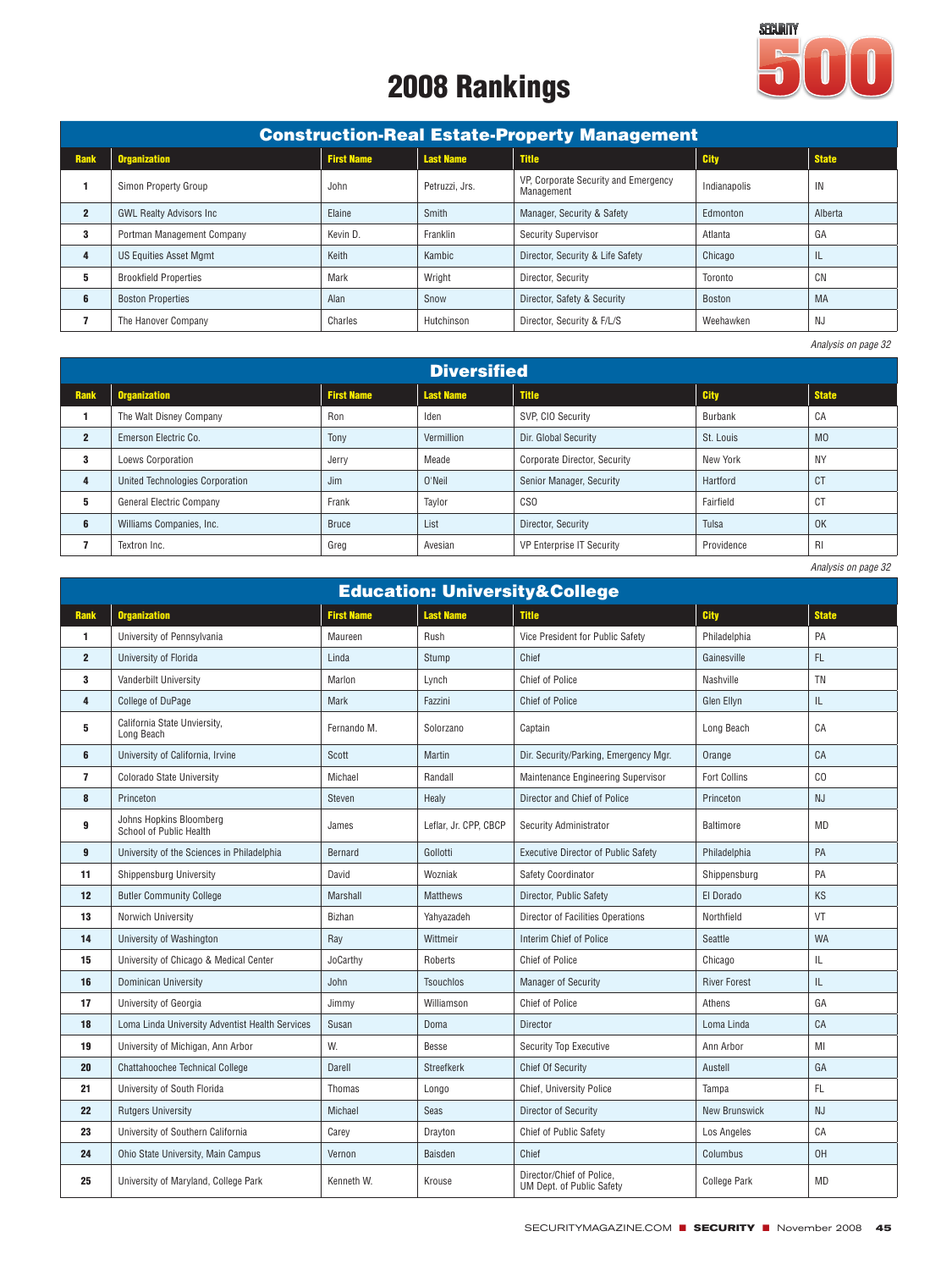

| 26 | University of Central Florida                 | Richard P.    | Turkeiwicz     | Director, Public Safety and Police                           | Orlando                | FL.       |
|----|-----------------------------------------------|---------------|----------------|--------------------------------------------------------------|------------------------|-----------|
| 27 | University of North Carolina                  | Jeffrey       | McCracken      | Director of Public Safety                                    | <b>Chapel Hill</b>     | <b>NC</b> |
| 28 | <b>Michigan State University</b>              | James         | Dunlap         | <b>Chief of Police</b>                                       | East Lansing           | MI        |
| 29 | Texas A & M University                        | Elmer E.      | Schneider, Jr. | Chief of Police, Safety and Security                         | <b>College Station</b> | TX        |
| 30 | University of Washington                      | Vicky M.      | Stormo         | <b>Chief of Police</b>                                       | Seattle                | WA        |
| 31 | Pennsylvania State University, Main Campus    | Steve         | Shelow         | Director, University Police                                  | <b>University Park</b> | PA        |
| 32 | University of Wisconsin, Madison              | Darrell       | <b>Bazzell</b> | Vice Chancellor for Administration                           | Madison                | WI        |
| 33 | <b>Drexel University</b>                      | Domenic       | Ceccanecchio   | Sr. Assoc. VP Public Safety                                  | Philadelphia           | PA        |
| 34 | University of Colorado                        | <b>Brad</b>   | Wiesley        | <b>Police Commander</b>                                      | <b>Boulder</b>         | CO        |
| 35 | University of California, Berkeley            | Victoria L.   | Harrison       | <b>Chief of Police</b>                                       | Berkeley               | CA        |
| 36 | Massachusetts Institute of Technology         | John          | <b>DiFava</b>  | <b>Chief of Police</b>                                       | Cambridge              | MA        |
| 37 | <b>New York University</b>                    | Jules A.      | Martin         | VP, Public Safety                                            | New York               | ΝY        |
| 38 | University of Arizona                         | Anthony       | Daykin         | <b>Chief of Police</b>                                       | Tucson                 | AZ        |
| 39 | San Diego State University                    | Eddie         | Gilbert        | Captain, SDSU Public Safety                                  | San Diego              | CA        |
| 40 | University of Texas at Austin                 | David O.      | Cronk          | Director, Emergency Preparedness                             | Austin                 | TX        |
| 41 | San Francisco State University                | Kirk          | Gaston         | Chief, Department of Public Safety                           | San Francisco          | СA        |
| 42 | University of Houston, University Park        | John          | Rudley         | Vice Chancellor/Vice President                               | Houston                | <b>TX</b> |
| 43 | University of Minnesota, Twin Cities          | Greg          | Hestness       | <b>Chief of Police</b>                                       | Minneapolis            | MN        |
| 44 | Florida State University                      | David L.      | Perry          | <b>Chief of Police</b>                                       | Tallahassee            | FL.       |
| 45 | Purdue University, Main Campus                | Wayne W.      | Kjonaas        | VP Physical Facilities                                       | West Lafayette         | IN        |
| 46 | <b>Harvard University</b>                     | Francis "Bud" | Riley          | <b>Chief of Police</b>                                       | Cambridge              | MA        |
| 47 | <b>Temple University</b>                      | Carl S.       | Bittenbender   | <b>Executive Director</b>                                    | Philadelphia           | PA        |
| 48 | University of Arkansas                        | Steve         | Gahagans       | Director                                                     | Fayetteville           | AR        |
| 49 | San Jose State University                     | Andre         | <b>Barnes</b>  | <b>Chief of Police</b>                                       | San Jose               | СA        |
| 50 | North Carolina State University at Raleigh    | Tom           | Younce         | Director, Campus Police                                      | Raleigh                | <b>NC</b> |
| 51 | California State University, Fullerton        | Judi          | King           | <b>Chief of Police</b>                                       | Fullerton              | СA        |
| 52 | California State University, Northridge       | Anne P.       | Glavin         | <b>Chief of Police</b>                                       | Northridge             | CA        |
| 53 | Yale                                          | George        | Aylward        | Director, Security Programs                                  | New Haven              | $C$ T     |
| 54 | Louisiana State U. & A&M & Hebert Laws Center | Ricky W.      | Adams          | <b>Chief of Police</b>                                       | <b>Baton Rouge</b>     | LA        |
| 55 | <b>Boston University</b>                      | Thomas G.     | Robbins        | <b>Chief of Police</b>                                       | Boston                 | MA        |
| 56 | George Mason University                       | Michael       | Lynch          | <b>Chief of Police</b>                                       | Fairfax                | VA        |
| 57 | Wayne State University                        | Anthony       | Holt           | <b>Chief of Police</b>                                       | Detroit                | MI        |
| 58 | Arizona State University at the Tempe Campus  | John          | Pickens        | Director, Chief of Police                                    | Tempe                  | AZ        |
| 59 | University of California, Los Angeles         | Karl T.       | Ross           | <b>Chief of Police</b>                                       | Los Angeles            | СA        |
| 60 | Indiana University, Bloomington               | James L.      | Kennedy        | Director of Security/ Chief of Police                        | Bloomington            | IN        |
| 61 | Northern Virginia Community College           | James         | Kaletta        | <b>Chief of Police</b>                                       | Annadale               | VA        |
| 62 | <b>Orange County Community College</b>        | John          | Aherne         | Safety and Security Director                                 | Middletown             | <b>NY</b> |
| 63 | City College of San Francisco                 | Carl S.       | Koehler        | <b>Chief of Police</b>                                       | San Francisco          | СA        |
| 64 | <b>Riverside Community College</b>            | Lee           | Wagner         | <b>Chief of Police</b>                                       | Riverside              | CA        |
| 65 | University of Illinois at Urbana Champagne    | Kris          | Fitzpatrick    | Chief of Police,<br>Interim Executive Director Public Safety | Urbana                 | IL        |
| 66 | Northern Virginia Community College           | James         | Kaletta        | <b>Chief of Police</b>                                       | Annadale               | VA        |
|    |                                               |               |                |                                                              |                        |           |

|                | <b>Education K-12</b>                 |                   |                  |                                     |                  |              |  |  |  |
|----------------|---------------------------------------|-------------------|------------------|-------------------------------------|------------------|--------------|--|--|--|
| Rank           | <b>Organization</b>                   | <b>First Name</b> | <b>Last Name</b> | <b>Title</b>                        | <b>City</b>      | <b>State</b> |  |  |  |
|                | Los Angeles Unified School District   | William           | Tant             | Lieutenant                          | Los Angeles      | CA           |  |  |  |
| $\overline{2}$ | New York City Public School District  | Gerald            | Nelson           | Assistant Chief, Commanding Officer | Long Island City | <b>NY</b>    |  |  |  |
| 3              | Miami Dade County School District     | Gerald            | Darling          | Chief of Police                     | Miami            | FL           |  |  |  |
|                | <b>Fairfax County Public Schools</b>  | Fred              | <b>Ellis</b>     | Director, Security                  | Springfield      | VA           |  |  |  |
|                | <b>Broward County School District</b> | Jerry             | Graziose         | Director                            | Fort Lauderdale  | FL           |  |  |  |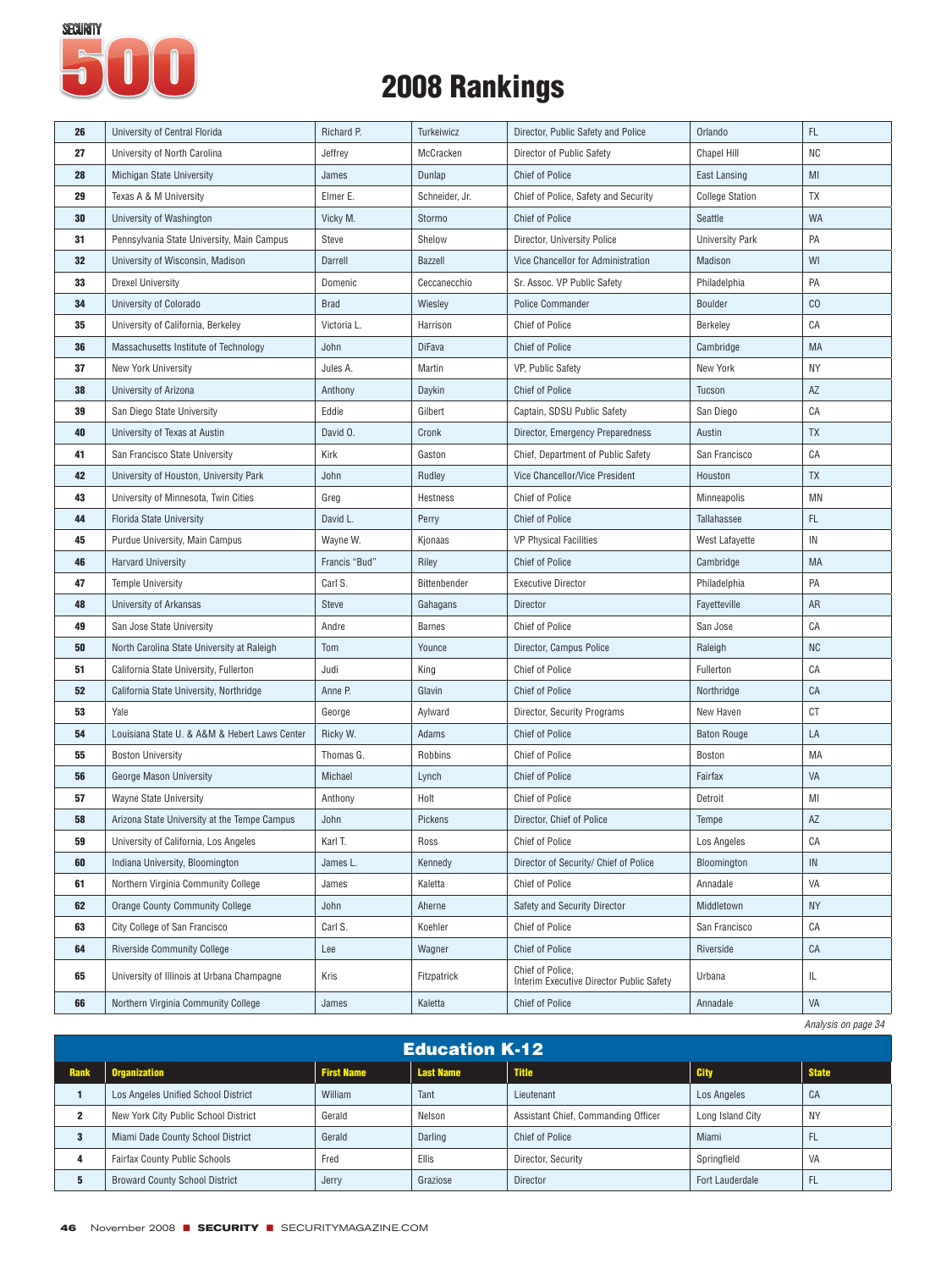

| 6              | Dallas Independent School District      | John       | Blackburn | Chief of Police                     | Dallas          | <b>TX</b> |
|----------------|-----------------------------------------|------------|-----------|-------------------------------------|-----------------|-----------|
| $\overline{7}$ | Hillsborough County School District     | David      | Friedberg | <b>Security Manager</b>             | Tampa           | <b>FL</b> |
| 8              | Houston Independent School District     | Victor     | Mitchell  | Interim Chief of Police             | Houston         | <b>TX</b> |
| 9              | <b>Chicago Public Schools</b>           | Andres     | Durbak    | Director of Safety and Secuirty     | Chicago         | IL        |
| 10             | <b>Orange County School District</b>    | Marge      | La Barge  | Senior Administrator, SAFE          | Orlando         | FL.       |
| 11             | <b>Whitfield County School District</b> | Michael    | Ewton     | Dir. Safety/Security                | Dalton          | GA        |
| 12             | <b>Clark County School District</b>     | Hector R.  | Garcia    | Chief of Police                     | Henderson       | <b>NV</b> |
| 13             | Sweetwater Union High School Distict    | Victor     | Redd      | Senior Locksmith                    | Chula Vista     | CA        |
| 14             | <b>Thatcher Unified School District</b> | Gary       | Mangum    | Director of Operations              | Thatcher        | AZ        |
| 15             | Puerto Rico Dept. of Education          | Dr. Rafael | Aragunde  | Mensaje del Secretario              | San Juan        | <b>PR</b> |
| 16             | Palm Beach County School District       | Arthur C.  | Johnson   | Superintendent                      | West Palm Beach | FL        |
| 17             | J O Combs USD                           | Bernie     | Stout     | <b>Physical Security Specialist</b> | Queen Creek     | AZ        |
| 18             | Detroit City School District            | Charles    | Mitchell  | Director, Office of Public Safety   | Detroit         | MI        |
| 19             | Indianapolis Public School District     | Steven     | Garner    | <b>Chief of Police</b>              | Indianapolis    | IN        |
| 20             | San Antonio Public School District      | Jeff       | Ward      | Interim Chief of Police             | San Antonio     | <b>TX</b> |
| 21             | Radnor Township School District         | Joseph     | Perchetti | <b>Security Supervisor</b>          | Wayne           | PA        |
|                |                                         |            |           |                                     |                 |           |

*Analysis on page 32*

|                | <b>Energy</b>                       |                   |                  |                                                                            |                  |                |  |  |  |  |
|----------------|-------------------------------------|-------------------|------------------|----------------------------------------------------------------------------|------------------|----------------|--|--|--|--|
| <b>Rank</b>    | <b>Organization</b>                 | <b>First Name</b> | <b>Last Name</b> | <b>Title</b>                                                               | <b>City</b>      | <b>State</b>   |  |  |  |  |
| $\blacksquare$ | <b>Exxon Mobil Corporation</b>      | John              | Williams         | Global Operations Manager, Security                                        | Irving           | <b>TX</b>      |  |  |  |  |
| $\mathbf{2}$   | Sunoco, Inc.                        | Robert G.         | Moraca, CCP, CFE | Security Dir.                                                              | Philadelphia     | PA             |  |  |  |  |
| 3              | <b>Chevron Corporation</b>          | Scott             | Taylor           | Director, Global Security                                                  | San Ramon        | CA             |  |  |  |  |
| 4              | Occidental Petroleum Corporation    | Frank             | Zapalac          | Director, Security                                                         | Los Angeles      | CA             |  |  |  |  |
| 5              | <b>First Energy Corporation</b>     | James             | Whitley          | Director, Corporate Security                                               | Akron            | 0H             |  |  |  |  |
| 6              | ConocoPhillips                      | James             | Snyder           | <b>Global Security Manager</b>                                             | Houston          | <b>TX</b>      |  |  |  |  |
| $\overline{7}$ | Marathon Oil Corporation            | Bernard           | McCabe Jr.       | <b>Global Security Manager</b>                                             | Houston          | <b>TX</b>      |  |  |  |  |
| 8              | <b>Halliburton Company</b>          | James             | Dale             | Director, Corporate Security                                               | Houston          | TX             |  |  |  |  |
| 9              | <b>OGE Energy Corp</b>              | Tom               | Boston           | <b>VP Security</b>                                                         | Oklahoma City    | <b>OK</b>      |  |  |  |  |
| 10             | Shell Oil Company                   | Terry             | Whitley          | Sr. Security Manager                                                       | Houston          | <b>TX</b>      |  |  |  |  |
| 11             | <b>Constellation Energy Group</b>   | Jack              | Ryan             | Dir. Corp. Security                                                        | <b>Baltimore</b> | <b>MD</b>      |  |  |  |  |
| 12             | Amerada Hess Corporation            | Gerald I.         | Bresnick, Ph.D.  | Vice President, Environment, Health &<br>Safety                            | <b>NY</b>        | <b>NY</b>      |  |  |  |  |
| 13             | <b>Entergy Corporation</b>          | Mark T.           | Savoff           | <b>Executive Vice President, Operations</b>                                | New Orleans      | LA             |  |  |  |  |
| 14             | <b>AES Corporation</b>              | Roger             | Naill            | Senior Vice President, Forecasting,<br><b>Strategy and Risk Management</b> | Arlington        | VA             |  |  |  |  |
| 15             | Kinder Morgan Energy Partners, L.P. | Jay               | Montgomery       | Director of Security                                                       | Houston          | <b>TX</b>      |  |  |  |  |
| 16             | Reliant Energy, Inc.                | Karen             | Taylor           | SVP. HR and Administration                                                 | Houston          | <b>TX</b>      |  |  |  |  |
| 17             | Devon Energy Corporation            | William           | Fulton           | VP, Enterprise Project Management                                          | Oklahoma City    | <b>OK</b>      |  |  |  |  |
| 18             | <b>Spectra Energy Corporation</b>   | Mike              | Frankovich       | Director of Security                                                       | Houston          | <b>TX</b>      |  |  |  |  |
| 19             | Sempra Energy                       | G. Joyce          | Rowland          | SVP, Human Resources                                                       | San Diego        | CA             |  |  |  |  |
| 20             | Ameren Corporation                  | Daniel F.         | Cole             | SVP, Administration                                                        | St. Louis        | M <sub>0</sub> |  |  |  |  |
| 21             | Ashland Inc.                        | Ed                | Scott            | Director, Corporate Security                                               | Covington        | KY             |  |  |  |  |
| 22             | Dominion Resources, Inc.            | Peter             | Moss             | <b>VP Security</b>                                                         | Richmond         | VA             |  |  |  |  |
| 23             | Enbridge Energy Partners, L.P.      | Bonnie D.         | <b>DuPont</b>    | Group VP, Corporate Resources                                              | Houston          | <b>TX</b>      |  |  |  |  |
| 24             | Energy Transfer Partners, L.P.      | R.C.              | Mills            | COO                                                                        | Dallas           | <b>TX</b>      |  |  |  |  |
| 25             | Plains All American Pipeline, L.P.  | Troy E.           | Valenzuela       | VP, Environmental Health & Safety                                          | Houston          | <b>TX</b>      |  |  |  |  |
| 26             | Valero Energy Corporation           | Gregory           | Anderson         | Director, Global Security Operations                                       | San Antonio      | <b>TX</b>      |  |  |  |  |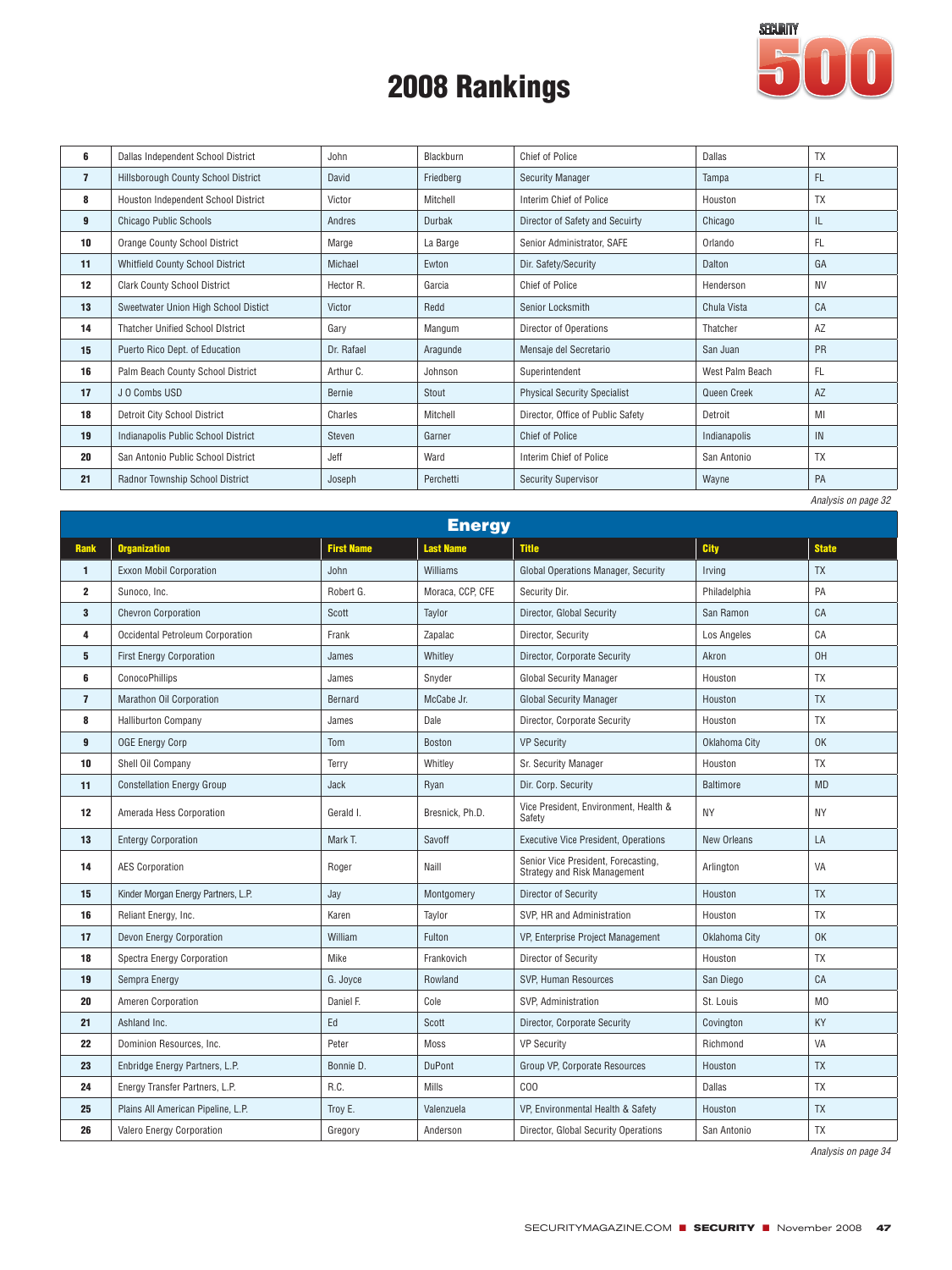

|                | <b>Finance-Banking-Insurance</b> |                   |                  |                                             |                 |                     |  |  |  |
|----------------|----------------------------------|-------------------|------------------|---------------------------------------------|-----------------|---------------------|--|--|--|
| <b>Rank</b>    | <b>Organization</b>              | <b>First Name</b> | <b>Last Name</b> | <b>Title</b>                                | <b>City</b>     | <b>State</b>        |  |  |  |
| 1              | <b>Bank of America</b>           | Chris             | Swecker          | CS <sub>0</sub>                             | Charlotte       | <b>NC</b>           |  |  |  |
| $\overline{2}$ | American International Group     | Ronald E.         | Mahaffey         | <b>Chief Security Officer</b>               | <b>New York</b> | <b>NY</b>           |  |  |  |
| 3              | <b>Fidelity Investments</b>      | John              | O'Connor         | SVP Security, CSO                           | Boston          | MA                  |  |  |  |
| 4              | Prudential                       | Lori              | Hennon-Bell      | VP, Chief Security Officer                  | <b>NEWARK</b>   | <b>NJ</b>           |  |  |  |
| 5              | Aetna                            | David             | Gionfriddo       | <b>Director Corporate Security</b>          | Hartford        | <b>CT</b>           |  |  |  |
| 6              | CNA Insurance                    | William           | Phillips         | AVP & Chief Security & Safety Officer       | Chicago         | IL                  |  |  |  |
| 6              | Northern Trust                   | Leonard A.        | Witte            | V.P./Security Officer                       | Chicago         | IL                  |  |  |  |
| $\overline{7}$ | <b>Freddie Mac</b>               | Henry             | Thomas           | <b>Director Corporate Security</b>          | McLean          | VA                  |  |  |  |
| $\overline{ }$ | Visa                             | Tom               | Seanev           | VP, Safety and Security                     | San Francisco   | CA                  |  |  |  |
| 8              | Aflac                            | Julio             | Campos           | Director, Physical Security                 | Columbus        | GA                  |  |  |  |
| 8              | Charles Schwab & Co., Inc.       | Paul              | Mallet           | <b>Vice President</b>                       | San Francisco   | CA                  |  |  |  |
| 9              | <b>First Bank</b>                | Bob               | Heron            | <b>Security Director</b>                    | Roseville       | CA                  |  |  |  |
| 9              | <b>Thrivent Financial</b>        | Mark              | Theisen          | Director Corporate Safety & Security        | Appleton        | WI                  |  |  |  |
| 14             | CIT Group, Inc.                  | Edward M.         | Levy             | Dir. Global Security/Bus. Continuity        | New York        | <b>NY</b>           |  |  |  |
| 15             | <b>BCU</b>                       | Robin             | Netzel           | Director, Facilities & Strategic Sourcing   | Vernon Hills    | IL                  |  |  |  |
| 16             | Dollar Bank, FSB                 | Pamela            | Cincel           | <b>AVP/Security Officer</b>                 | Pittsburgh      | PA                  |  |  |  |
| 17             | Alberta Pensions Administration  | Robert            | <b>Braid</b>     | Manager, IT Security and Risk<br>Management | Edmonton        | Alberta             |  |  |  |
|                |                                  |                   |                  |                                             |                 | Analysis on page 36 |  |  |  |

| <b>Government: Ports &amp; Terminals</b> |                                                               |                   |                  |                                                                                |               |              |  |  |  |
|------------------------------------------|---------------------------------------------------------------|-------------------|------------------|--------------------------------------------------------------------------------|---------------|--------------|--|--|--|
| <b>Rank</b>                              | <b>Organization</b>                                           | <b>First Name</b> | <b>Last Name</b> | <b>Title</b>                                                                   | <b>City</b>   | <b>State</b> |  |  |  |
| 1                                        | Massachusetts Port Authority (Massport)                       | Dennis            | Treece           | Director of Corporate Security                                                 | Boston        | MA           |  |  |  |
| $\overline{2}$                           | SFO-Aviation Security Section -<br><b>Operations Division</b> | Kim               | <b>Dickie</b>    | Asst. Deputy Airport Dir.                                                      | San Francisco | CA           |  |  |  |
| 3                                        | <b>Memphis Airport</b>                                        | Robert            | Vester           | <b>Chief of Public Safety</b>                                                  | Memphis       | <b>TN</b>    |  |  |  |
| 4                                        | New York New Jersey Port Authority                            | Samuel J.         | Plumeri, Jr.     | Director, Public Safety, Superintendent<br>of Police                           | New York      | <b>NY</b>    |  |  |  |
| 5                                        | Port of Long Beach CA                                         | Cosmo             | Perrone          | Director of Security                                                           | Long Beach    | CA           |  |  |  |
| 6                                        | Hartsfield-Jackson Atlanta Intl. Airport                      | Richard           | Duncan           | Director, Security                                                             | Atlanta       | GA           |  |  |  |
| $\overline{\phantom{a}}$                 | Port of Houston Texas                                         | Bill              | Crews            | Port Security & Emergency Operations<br>Manager                                | Houston       | <b>TX</b>    |  |  |  |
| 8                                        | Los Angeles Airport                                           | James T.          | Butts, Jr.       | Deputy Executive Director of Airport Law<br><b>Enforcement and Protection</b>  | Los Angeles   | CA           |  |  |  |
| 9                                        | <b>Houston Airport System</b>                                 | Frank R.          | Haley            | Deputy Director Public Safety                                                  | Houston       | <b>TX</b>    |  |  |  |
| 10                                       | Port of Los Angeles                                           | Ronald            | Boyd             | Chief of LA Port Police/Director<br><b>Operations and Emergency Management</b> | San Pedro     | CA           |  |  |  |
| 11                                       | San Diego County Regional Airport Authority                   | Mark              | Denari           | Director, Aviation Security and Public<br>Safety                               | San Diego     | CA           |  |  |  |
| 12                                       | Phoenix, Sky Harbor Airport                                   | Christopher       | Shawkey          | Commander.<br>Phoenix Police Sky Harbor Div.                                   | Phoenix       | AZ           |  |  |  |
| 13                                       | Miami Int'l Airport                                           | Ronald A.         | Smith            | Airside Operations Manager                                                     | Miami         | FL           |  |  |  |
| 14                                       | Dallas/Fort Worth Airport                                     | Alvy J.           | Dodson           | <b>VP Public Safety</b>                                                        | <b>Dallas</b> | <b>TX</b>    |  |  |  |
| 15                                       | Seattle/Tacoma Airport and Seaport                            | Tim M.            | Kimsey           | Chief of Port Police                                                           | Seattle       | <b>WA</b>    |  |  |  |
| 16                                       | Minneapolis/St. Paul Airport                                  | <b>Mark</b>       | Rosenow          | <b>Chief of Police</b>                                                         | Minneapolis   | <b>MN</b>    |  |  |  |
| 17                                       | Port of New Orleans                                           | Robert            | Heckert          | <b>Chief of Police</b>                                                         | New Orleans   | LA           |  |  |  |
| 18                                       | Philadelphia Int'l Airport                                    | Domenic           | Mingacci         | Captain, Philadelphia Airport Police                                           | Philadelphia  | PA           |  |  |  |
| 19                                       | Orlando Int'l Airport                                         | <b>Bridget</b>    | Goersch          | Director of Security                                                           | Orlando       | FL.          |  |  |  |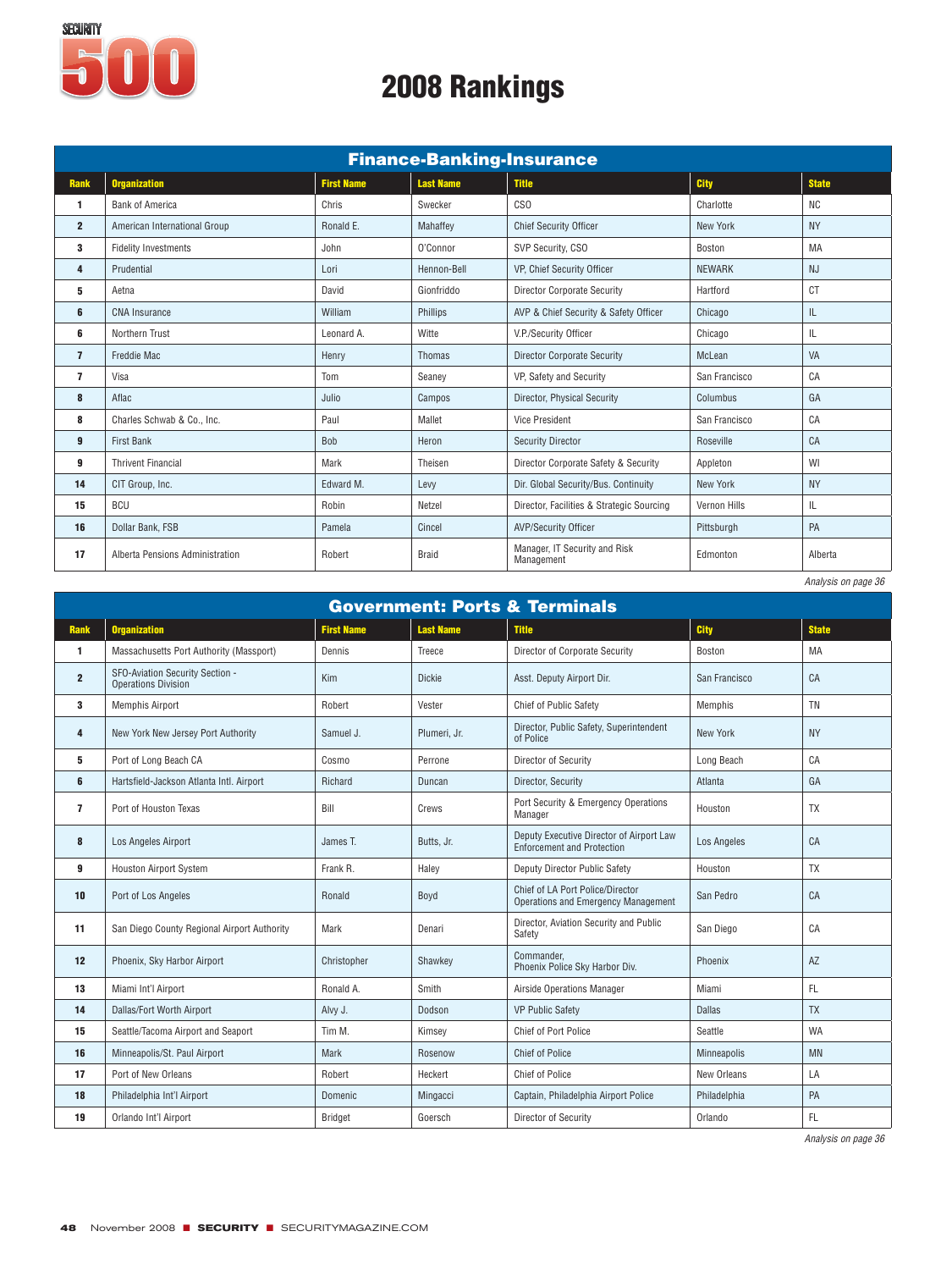

|                |                                                          |                                    |                  | <b>Government: Federal-State-Local</b>                          |                    |                |
|----------------|----------------------------------------------------------|------------------------------------|------------------|-----------------------------------------------------------------|--------------------|----------------|
| <b>Rank</b>    | <b>Organization</b>                                      | <b>First Name</b>                  | <b>Last Name</b> | <b>Title</b>                                                    | City               | <b>State</b>   |
| $\mathbf{1}$   | Office of the Texas Attorney General                     | Walt                               | Foultz           | Chief Information Security Officer                              | Austin             | <b>TX</b>      |
| $\overline{2}$ | New Jersey Office of Homeland Security &<br>Preparedness | Richard L.                         | Canas            | Director                                                        | Trenton            | <b>NJ</b>      |
| 3              | California                                               | Henry                              | Renteria         | Director, Office of Emergency Services                          | Mather             | C A            |
| 4              | Massachusetts                                            | Robert                             | Haas             | Director, Office of Public Safety                               | <b>Boston</b>      | <b>MA</b>      |
| 5              | Illinois                                                 | Andrew                             | Valeasquez III   | Director, Office of Emergency<br>Management                     | Springfield        | IL             |
| 6              | Florida                                                  | Gerald M.                          | Bailey           | Commissioner, Department of Law<br>Enforcement                  | Tallahassee        | FL.            |
| $\overline{7}$ | Maryland                                                 | Kevin                              | Loeb             | Director, Office of Homeland Security                           | Annapolis          | <b>MD</b>      |
| 8              | Virginia                                                 | Michael M.                         | Cline            | <b>State Coordinator of Emergency</b><br>Management             | Richmond           | VA             |
| 9              | Indiana                                                  | J. Eric                            | Dietz, Ph.D      | Executive Director, Indiana Dept of<br><b>Homeland Security</b> | Indianapolis       | IN             |
| 10             | Ohio                                                     | Kenneth L.                         | Morckel          | Director, Emergency Management Agency                           | Columbus           | 0H             |
| 11             | New Mexico                                               | John                               | Denko, Jr.       | Cabinet Secretary                                               | Sante Fe           | <b>NM</b>      |
| 12             | Oklahoma                                                 | Albert                             | Ashwood          | Director, Office of Emergency<br>Management                     | Oklahoma City      | 0K             |
| 13             | Washington                                               | Jim                                | Mullen           | Director, WA Military Emerg. Mgmt. Div.                         | Camp Murray        | <b>WA</b>      |
| 14             | South Carolina                                           | Ronald C.                          | Osborne          | Director                                                        | West Columbia      | <b>SC</b>      |
| 15             | Nevada                                                   | Frank                              | Siracusa         | Chief, Division of Emergency Management                         | <b>Carson City</b> | <b>NV</b>      |
| 16             | <b>New York State</b>                                    | John R.                            | Gibb             | Director, State Emergency Management<br>Office (SEMO)           | Albany             | <b>NY</b>      |
| 17             | Arizona                                                  | Frank                              | Navarrete        | Director, AZ Office of Homeland Security                        | Phoenix            | AZ             |
| 18             | Commonwealth of Pennsylvania                             | John                               | Bahnweg          | Director, Operations and Training, PEMA                         | Harrisburg         | PA             |
| 19             | Kentucky State Penitentiary                              | Richard                            | Pershing         | Deputy Warden                                                   | Eddyville          | KY             |
| 20             | Georgia                                                  | <b>Major General</b><br>William T. | Nesbitt          | Director of Homeland Security                                   | Atlanta            | GA             |
| 21             | Alabama                                                  | Jim                                | Walker           | Director, Alabama Department of<br><b>Homeland Security</b>     | Montgomery         | AL             |
| 22             | Missouri Lottery                                         | Bob                                | Gartner          | Director of Security                                            | Jefferson City     | M <sub>0</sub> |

| Analysis on page 38 |
|---------------------|
|                     |
|                     |

|                | <b>Health Care-Hospitals-Medical Centers</b> |                   |                         |                                        |                           |              |  |  |  |
|----------------|----------------------------------------------|-------------------|-------------------------|----------------------------------------|---------------------------|--------------|--|--|--|
| <b>Rank</b>    | <b>Organization</b>                          | <b>First Name</b> | <b>Last Name</b>        | <b>Title</b>                           | <b>City</b>               | <b>State</b> |  |  |  |
| 1              | Merck & Co., Inc.                            | Jonathan          | <b>Tetzlaff</b>         | Sr. Dir. Global Security               | <b>Whitehouse Station</b> | <b>NJ</b>    |  |  |  |
| $\mathbf{2}$   | Providence Health & Services                 | Eric              | Cowperthwaite           | CS <sub>0</sub>                        | Seattle                   | <b>WA</b>    |  |  |  |
| 3              | New York Presbyterian - Weill Cornell Center | Bernard J.        | Scaglione               | Dir. Security                          | New York                  | <b>NY</b>    |  |  |  |
| 4              | Vancouver Coastal Health Authority           | Graham            | Moore                   | Supervisor Regional Access Programs    | Vancouver                 | <b>BC</b>    |  |  |  |
| 5              | Cardinal Health, Inc.                        | Gregory           | Halvacs                 | Sr. V.P./CSO Global Security           | <b>Dublin</b>             | 0H           |  |  |  |
| 6              | Aurora Health Care                           | Michael           | Cummings, CPP           | Dir. Loss Prevention Services          | Milwaukee                 | WI           |  |  |  |
| $\overline{7}$ | Brigham & Women's Hospital                   | Robert            | Chicarello, CPP         | Director of Security & Parking         | <b>Boston</b>             | <b>MA</b>    |  |  |  |
| 8              | NewYork-Presbyterian Hospital                | Richard           | Irizarry                | Director                               | New York                  | <b>NY</b>    |  |  |  |
| 9              | Medco                                        | Marene            | Allison                 | V.P. Global Security/Security Official | <b>Franklin Lakes</b>     | <b>NJ</b>    |  |  |  |
| 10             | Good Samaritan Hospital                      | Keith             | Monroe                  | Director of Security                   | Vincennes                 | IN           |  |  |  |
| 10             | River Region Health System                   | Jason             | Acreman                 | Security Coordinator                   | Vicksburg                 | <b>MS</b>    |  |  |  |
| 10             | University Health Network                    | Todd              | Milne                   | Senior Manager                         | Toronto                   | <b>ON</b>    |  |  |  |
| 13             | Massachusetts General Hospital               | Bonnie            | Michelman, CPP,<br>CHPA | <b>Director Police and Security</b>    | <b>Boston</b>             | <b>MA</b>    |  |  |  |
| 14             | <b>Coler Goldwater Hospital</b>              | Vito              | Aleo                    | <b>Director Hospital Police</b>        | roosevelt island          | ny           |  |  |  |
| 15             | St. Joseph Hospital                          | Chad              | Towner                  | COO                                    | Ft. Wayne                 | IN           |  |  |  |
| 16             | Henry Mayo Newhall Memorial Hospital         | Robert            | Johnson                 | Director                               | Valencia                  | CA           |  |  |  |
| 17             | <b>Elkhart General Hospital</b>              | Dale              | <b>Brown</b>            | Manager of Security                    | Elkhart                   | IN           |  |  |  |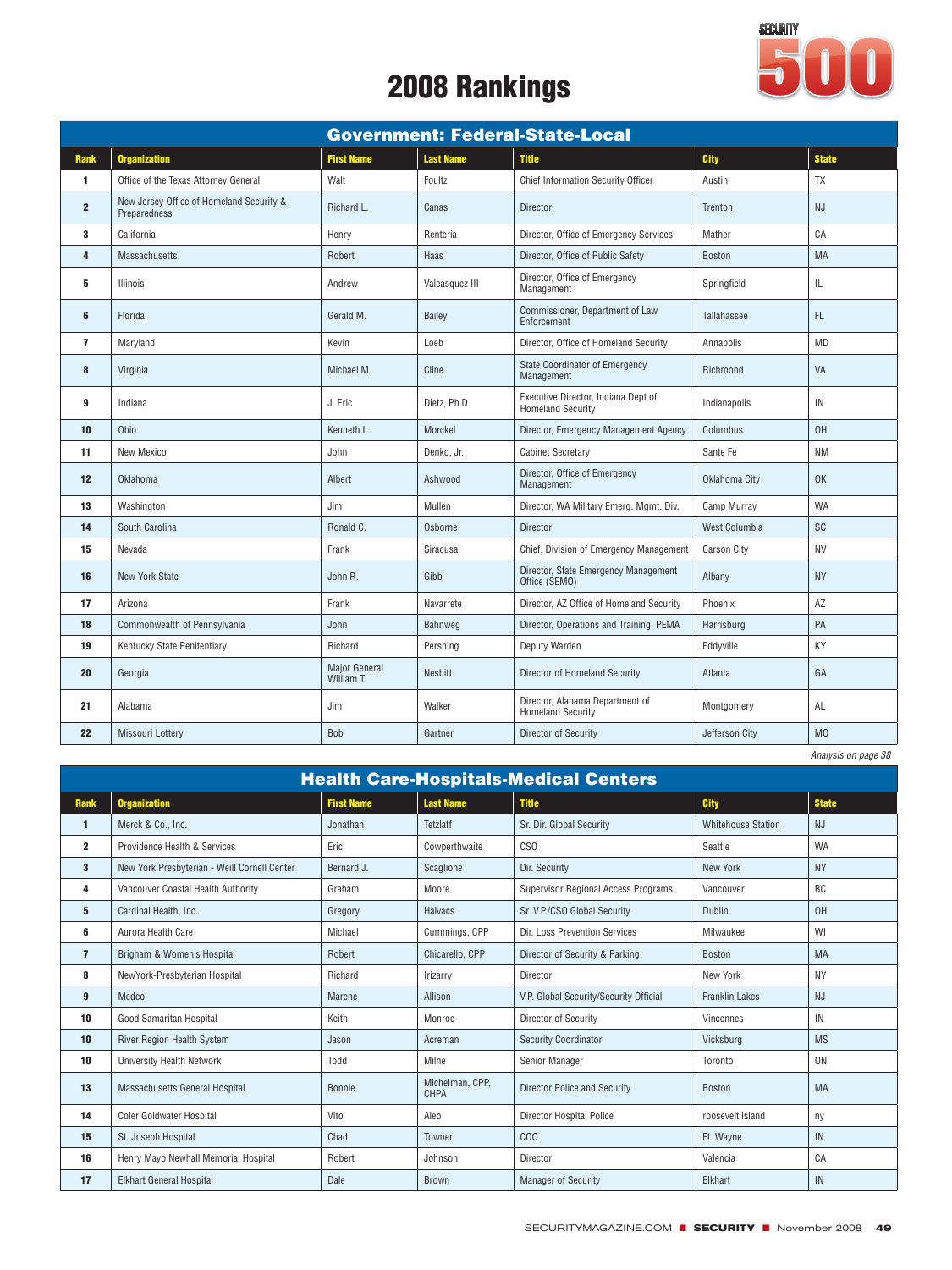

| 18 | <b>Floyd Medical Center</b>             | Sonny      | Rigas            | Senior VP                                                                        | Rome                 | GA             |
|----|-----------------------------------------|------------|------------------|----------------------------------------------------------------------------------|----------------------|----------------|
| 19 | <b>Castle Medical Center</b>            | Ronald     | <b>Nicholas</b>  | <b>Security Manager</b>                                                          | Honolulu             | H1             |
| 20 | Robert Wood Johnson University Hospital | Doug       | Campbell         | CS <sub>0</sub>                                                                  | <b>New Brunswick</b> | NJ             |
| 21 | <b>Tenet Healthcare Corporation</b>     | William    | Dunn, CPP, CFE   | Director, Corporate Secuirty                                                     | <b>Dallas</b>        | <b>TX</b>      |
| 22 | Universal Health Services, Inc.         | Geroge     | Conklin          | SVP & CIO                                                                        | King of Prussia      | PA             |
| 23 | <b>HCA</b> Inc                          | Frank M.   | Houser, M.D.     | SVP, Quality and Medical Director                                                | Nashville            | <b>TN</b>      |
| 24 | Capital Health                          | Doug       | Fulford          | Reg. Protective Serv                                                             | Edmonton             | AB             |
| 25 | Kindred Healthcare                      | Charles    | Warderip         | CSO                                                                              | Louisville           | KY             |
| 26 | <b>Baystate Medical Center</b>          | Thomas     | Lynch            | Director, Security                                                               | Springfield          | MA             |
| 27 | University of MN Hospital               | Linda Jean | Fite             | <b>Director of Security Services</b>                                             | Minnesota            | <b>MN</b>      |
| 28 | <b>NYU Medical Center</b>               | Kenneth    | Egeberg          | Vice President, Facilities Management,<br><b>Construction and Security</b>       | New York             | <b>NY</b>      |
| 29 | Partners HealthCare System, Inc.        | <b>Bob</b> | Pappagianopoulos | Corporate Director, Technical Services and<br>Operations. Chief Security Officer | Charlestown          | MA             |
| 30 | Thomas Jefferson University/Hospital    | Robert     | Hendrick         | Director, Security                                                               | Philadelphia         | PA             |
| 31 | <b>Barnes Jewish Hospital</b>           | Margie     | <b>Brine</b>     | Director of Security                                                             | St. Louis            | M <sub>0</sub> |
| 32 | Grady Health System                     | Dallas     | Terrry           | Captain/Manager                                                                  | Atlanta              | GA             |
| 33 | Cedars-Sinai Hospital                   | Corey      | Hart             | <b>Security Manager</b>                                                          | Los Angeles          | CA             |
| 34 | Humana Inc.                             | Scott      | Normandin        | Director and CSO                                                                 | Louisville           | KY             |
| 35 | <b>Concord Hospital</b>                 | John       | Charron          | Director, Security                                                               | Concord              | <b>NH</b>      |
| 36 | Blue Cross Blue Shield of FL            | Harold     | Grimsley, CPP    | Director, Security                                                               | Jacksonville         | FL.            |
| 37 | Mayo Clinic Hospital                    | Steven     | Dettman          | Director, Security/Visitor Support                                               | Phoenix              | AZ             |
| 38 | UnitedHealth Group Incorporated         | Patrick    | Erlander         | CF <sub>O</sub>                                                                  | Minnetonka           | <b>MN</b>      |
| 39 | Blue Cross, Blue Shield of IL           | Pat        | Dorsey           | Executive Director, Security and Safety                                          | Chicago              | IL             |
| 40 | WellPoint, Inc.                         | Mark L.    | Boxer            | EVP, CIO                                                                         | Indianapolis         | IN             |
| 41 | <b>Community Health Systems</b>         | Karen      | Sullivan         | VP Risk Management & Insurance                                                   | Franklin             | <b>TN</b>      |
| 42 | <b>Atlantic Health</b>                  | Alan J.    | Robinson         | Director, Security                                                               | Morristown           | NJ             |
|    |                                         |            |                  |                                                                                  |                      |                |

|                | <b>Industrial-Manufacturing</b>                                |                   |                  |                                     |               |              |  |  |  |
|----------------|----------------------------------------------------------------|-------------------|------------------|-------------------------------------|---------------|--------------|--|--|--|
| <b>Rank</b>    | <b>Organization</b>                                            | <b>First Name</b> | <b>Last Name</b> | <b>Title</b>                        | <b>City</b>   | <b>State</b> |  |  |  |
| 1              | The Dow Chemical Company                                       | Timothy           | Scott            | Chief Security Officer              | Midland       | MI           |  |  |  |
| $\overline{2}$ | Honeywell International                                        | John              | McClurg          | VP, Global Security                 | Morristown    | <b>NJ</b>    |  |  |  |
| 3              | Altria                                                         | Timothy           | Caddigan         | Dir. Corp. Security                 | Richmond      | VA           |  |  |  |
| 4              | Johnson Controls                                               | Robert            | Soderberg        | Dir. of Corp. Security              | Milwuakee     | WI           |  |  |  |
| 5              | Sherwin-Williams                                               | Frank             | Fatsie           | Director of Security                | Cleveland     | 0H           |  |  |  |
| 6              | Texas Instruments Inc                                          | John L            | Sullivan         | Director, Worldwide Security        | <b>Dallas</b> | <b>TX</b>    |  |  |  |
| 6              | The Procter & Gamble Company                                   | James F.          | Hutton           | Dir. Global Security                | Cincinnati    | OH           |  |  |  |
| 8              | Navistar International                                         | John              | Martinicky       | Director, Global Security           | Warrenville   | IL           |  |  |  |
| 9              | Thermo Fisher Scientific                                       | John              | Mitchell         | Director of Corporate Security      | Waltham       | MA           |  |  |  |
| 10             | Commercial Metals Company Recycling (CMCR)                     | Grea              | <b>Davis</b>     | Dir. Safety/Security                | <b>Dallas</b> | <b>TX</b>    |  |  |  |
| 11             | SC Johnson and Son                                             | Thomas            | Cumminas         | Director, Worldwide Security        | Racine        | WI           |  |  |  |
| 12             | W.L. Gore & Associates                                         | Thomas A.         | Stearns, CPP     | Corp. Security                      | Elkton        | <b>MD</b>    |  |  |  |
| 13             | Thales Communications, Inc.                                    | Robert            | Hall             | Manager, Corporate Security/FSO     | Clarksburg    | <b>MD</b>    |  |  |  |
| 14             | <b>Emergent BioSolutions-BioDefense Operations-</b><br>Lansing | Jeffrey D.        | Hauk             | <b>Chief of Protective Services</b> | Lansing       | MI           |  |  |  |
| 15             | Olin Chlor Alkali                                              | Mike              | Olinger          | FS <sub>0</sub>                     | Charleston    | <b>TN</b>    |  |  |  |
| 16             | Teradyne Inc.                                                  | Joseph            | Nelson           | Dir. - Corp. Security               | North Reading | <b>MA</b>    |  |  |  |
| 17             | <b>Meggitt Defense Systems</b>                                 | Fred              | Schimmel         | CSO                                 | <b>IRVINE</b> | CA           |  |  |  |
| 18             | Schering-Plough Corporation                                    | Nelson            | Denson           | C <sub>SO</sub>                     | Kenilworth    | <b>NJ</b>    |  |  |  |
| 19             | Keadle Lumber Enterprises, Inc.                                | Thomas            | McInvale         | <b>Vice President</b>               | Thomaston     | GA           |  |  |  |
| 20             | Raynor Garage Doors                                            | Howard            | Michler          | <b>Facility Manager</b>             | Dixon         | IL           |  |  |  |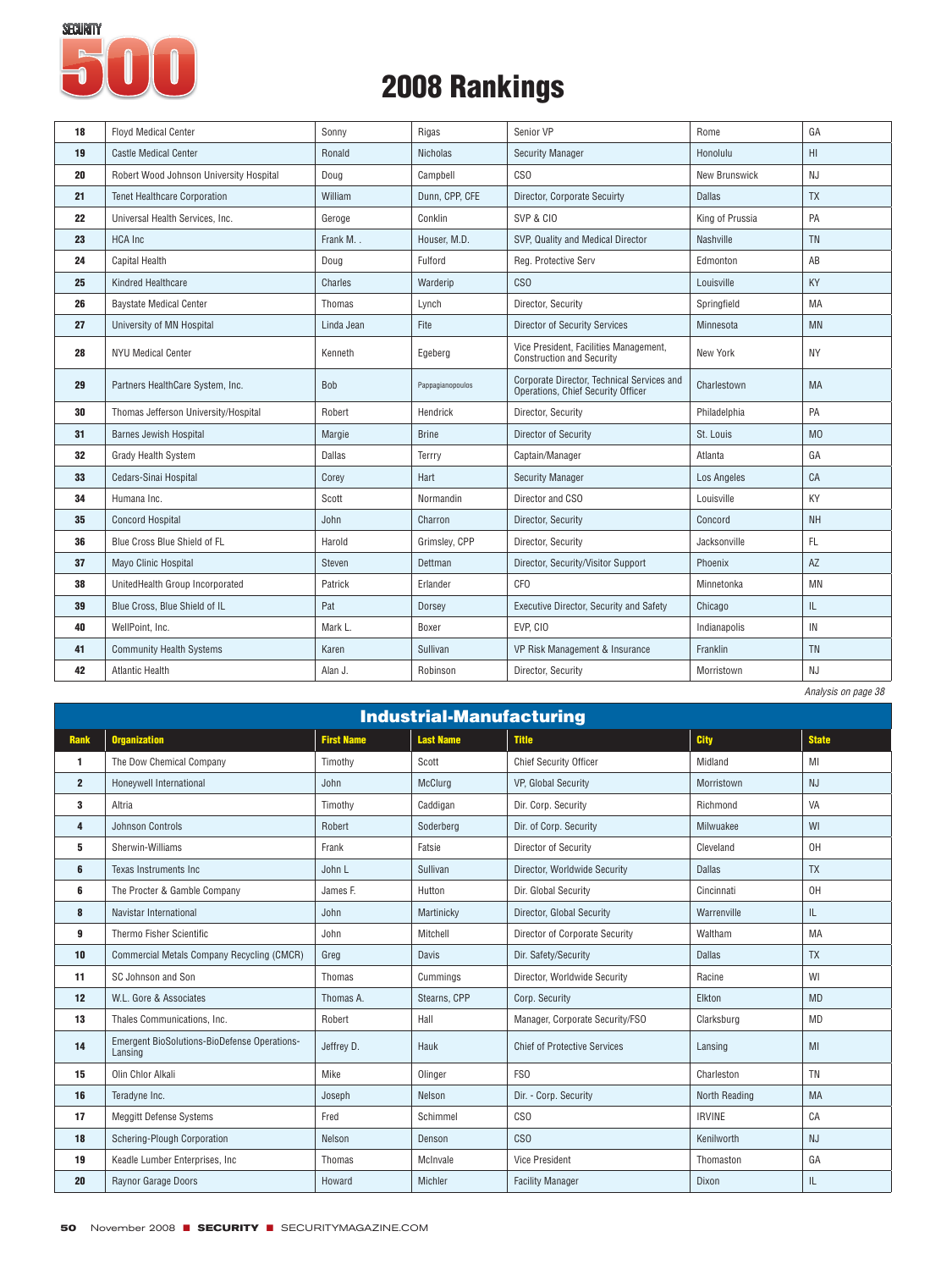

| 21 | Johnson & Johnson                    | Steve D.     | Chupa         | Director, Worldwide Security                               | <b>New Brunswick</b> | NJ             |
|----|--------------------------------------|--------------|---------------|------------------------------------------------------------|----------------------|----------------|
| 22 | Vulcan Chain & Webbing               | Jeffrey D.   | Graff         | <b>Tech Serv Mgr</b>                                       | Detroit              | MI             |
| 23 | Raytheon Company                     | Jeff         | Brown         | CS <sub>0</sub>                                            | Waltham              | MA             |
| 24 | <b>Kimberly Clark</b>                | Jim          | Murphy        | C <sub>SO</sub>                                            | Irving               | <b>TX</b>      |
| 25 | Nike, Inc.                           | Lisa (LJ)    | Johnson       | Global Information Security Manager                        | Beaverton            | 0R             |
| 26 | <b>General Dynamics Corporation</b>  | Walter M.    | Oliver        | SVP, HR and Administration                                 | <b>Falls Church</b>  | VA             |
| 27 | Amgen, Inc.                          | Donald P.    | Bitner        | Exec. Dir. Corp. Security                                  | <b>Thousand Oaks</b> | CA             |
| 28 | Northrop Grumman Corporation         | Curt         | Armbruster    | Director, Security                                         | McLean               | VA             |
| 29 | <b>Bristol-Myers Squibb Company</b>  | Eugene       | Hackett       | Director, Corporate Security                               | ΝY                   | <b>NY</b>      |
| 30 | Corning Inc.                         | Van A.       | Harp          | Dir. Corp. Security                                        | Corning              | <b>NY</b>      |
| 31 | Goodyear Tire & Rubber Company       | J. Wayne     | Matuch, CPP   | CS <sub>0</sub>                                            | Akron                | 0H             |
| 32 | Pfizer Inc.                          | John         | Theriault     | Director, Global Security                                  | New York             | <b>NY</b>      |
| 33 | ITT Industries, Inc.                 | Scott A.     | Crum          | SVP, Human Resources                                       | <b>White Plains</b>  | <b>NY</b>      |
| 34 | Eli Lilly and Company                | Bob          | Reilley       | Director, Global Security                                  | Indianapolis         | IN             |
| 35 | General Motors Corporation           | Eric         | Litt          | <b>CISO</b>                                                | Detroit              | MI             |
| 36 | Levi Strauss Company                 | David        | Saenz         | VP, Worldwide Security                                     | San Francisco        | CA             |
| 37 | Wyeth                                | Tim          | <b>Bowers</b> | Manager, Information Security Systems                      | Madison              | ΝJ             |
| 38 | Caterpillar, Inc.                    | Timothy L.   | Wiliams       | Director, Global Security                                  | Peoria               | IL             |
| 39 | <b>Lockheed Martin Corporation</b>   | Bernard A.   | Lamoureux     | CS <sub>0</sub>                                            | Bethesda             | MD             |
| 40 | <b>Newmont Mining Corporation</b>    | <b>Brant</b> | Hinze         | Vice President, North American<br><b>Operations</b>        | Denver               | CO             |
| 41 | Genzyme Corporation                  | David        | Kent          | VP/CSO                                                     | CAMBRIDGE            | MA             |
| 42 | Rockwell Automation Inc.             | William F.   | Roedell CPP   | Manager, Global Security                                   | Milwaukee            | WI             |
| 43 | <b>Huntsman Corporation</b>          | Kyle         | Dotson        | VP, EHS                                                    | Salt Lake City       | UT             |
| 44 | <b>Whirlpool Corporation</b>         | Daniel       | Muscat        | Global Director, Corporate Security                        | <b>Benton Harbor</b> | MI             |
| 45 | Kohler Co.                           | Lorna        | Koppel        | Director - IT Security                                     | Kohler               | WI             |
| 46 | Novartis Vaccines & Diagnostics      | James        | Christian     | VP, Corporate Security                                     | Emeryville           | CA             |
| 47 | Monsanto Company                     | William      | Gieson Sr.    | Manager, Corporate Security North<br>America               | St. Louis            | M <sub>0</sub> |
| 48 | Freeport-McMoRan Copper & Gold, Inc. | D. James C   | Miller        | Vice President, Safety and Environmental<br>Affairs        | New Orleans          | LA             |
| 49 | <b>Hexion Specialty Chemicals</b>    | Rick         | Monty         | EVP, EHS                                                   | Columbus             | 0H             |
| 50 | Ford Motor Company                   | Felicia J.   | Fields        | <b>VP Human Resources</b>                                  | Dearborn             | MI             |
| 51 | Sanmina-SCI Corporation              | Manesh       | Patel         | VP Enterprise Services and Security                        | San Jose             | CA             |
| 52 | American Standard Companies, Inc.    | John         | <b>Terry</b>  | VP, Global Security                                        | Piscataway           | <b>NJ</b>      |
| 53 | Polo Ralph Lauren                    | Tim          | O'Connor      | <b>VP Loss Prevention</b>                                  | New York             | <b>NY</b>      |
| 54 | Reynolds American                    | Russel       | See           | Director, Corporate Security                               | Winston-Salem        | <b>NC</b>      |
| 55 | Wm. Wrigley Jr. Company              | Paul         | Herring       | Dir., Corporate Security                                   | Chicago              | IL             |
| 56 | McCormick & Company, Inc.            | William      | Ramsey        | <b>Director of Security</b>                                | Sparks               | <b>MD</b>      |
| 57 | PPG Industries, Inc.                 | Regis        | Becker        | Global Director, Security and Compliance                   | Pittsburgh           | PA             |
| 58 | <b>Abbott Laboratories</b>           | Bob          | Graves        | Director, Global Security                                  | <b>Abbott Park</b>   | IL             |
| 59 | E.I. du Pont de Nemours              | Ray          | Mislock       | Director, Corporate Security                               | Wilmington           | DE             |
| 60 | <b>Eastman Chemical Company</b>      | Theresa      | Lee           | Chief Officer, Health, Safety, Environment<br>and Security | Kingsport            | TN             |
| 61 | <b>Fluor Corporation</b>             | G. Ernest    | Govea, CPP    | <b>Facility Security Officer</b>                           | Irving               | <b>TX</b>      |
| 62 | <b>Colgate Palmolive</b>             | Paul         | Keegan        | Vice President, Global Security                            | New York             | <b>NY</b>      |
| 63 | Pitney Bowes Inc.                    | David        | Giambruno     | Director, Engineering and Security                         | Stamford             | СT             |
| 64 | <b>Lyondell Chemical Company</b>     | James W.     | Bayer         | SVP, Manufacturing, Health, Safety &<br>Environment        | Houston              | TX             |
| 65 | Rohm and Haas Company                | Evan         | Jenkins       | Director of Security                                       | Philadelphia         | PA             |
| 66 | Alcoa                                | Regina M.    | Hitchery      | Vice President, Human Resources                            | <b>NY</b>            | <b>NY</b>      |
| 67 | <b>Boise Cascade Corporation</b>     | Jim          | Ashby         | Director, Corporate Security                               | Boise                | ID             |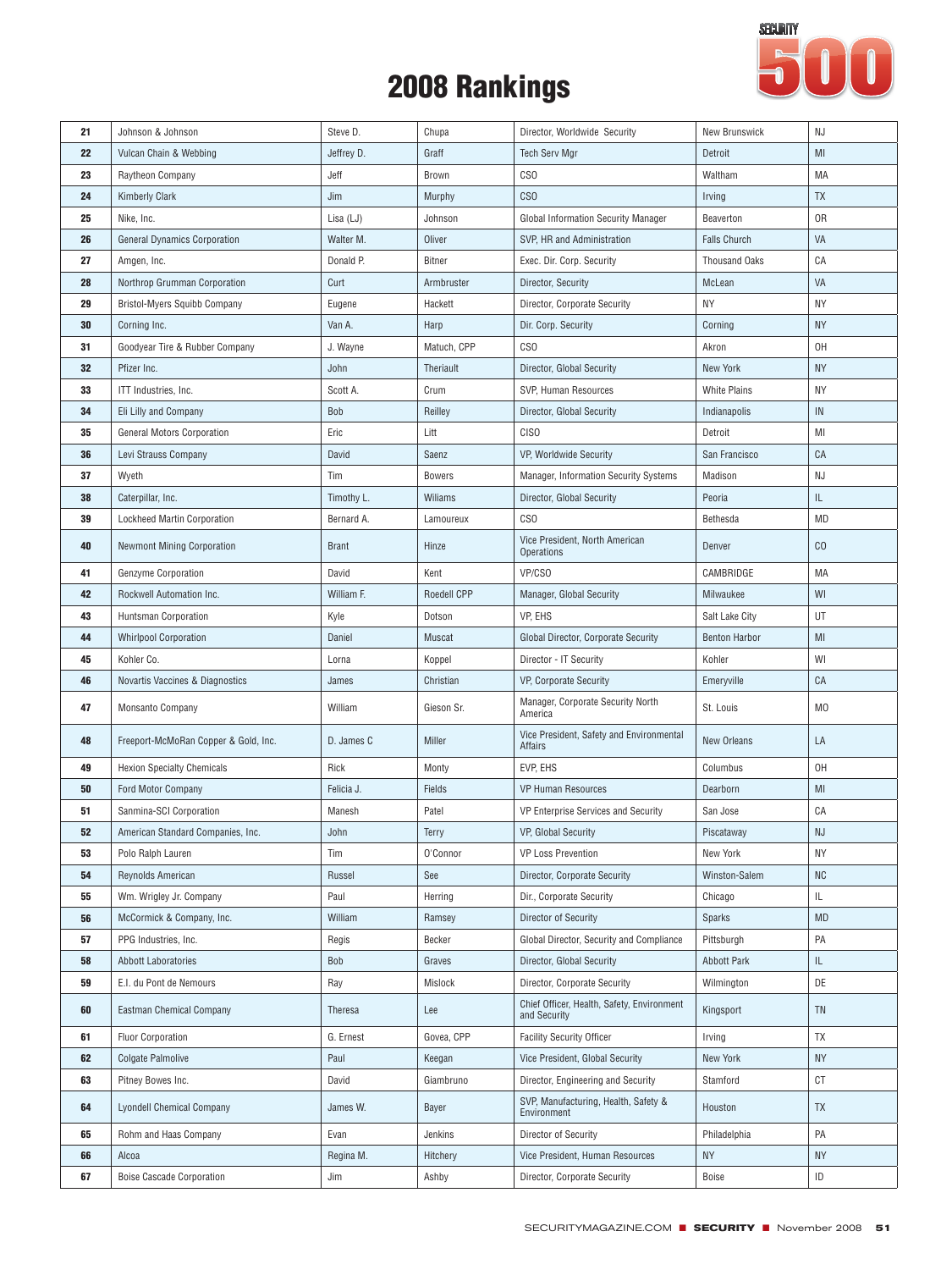

| 68 | Air Products & Chemicals, Inc.    | Larry W.     | Allen                         | Vice President, Environmental Health,<br>Safety and Quality | Allentown       | PA             |
|----|-----------------------------------|--------------|-------------------------------|-------------------------------------------------------------|-----------------|----------------|
| 69 | Jones Apparel Group, Inc.         | William      | Mason                         | Director of Security                                        | <b>Bristol</b>  | PA             |
| 70 | <b>Goodrich Corporation</b>       | Scott        | Kuechle                       | CF <sub>0</sub>                                             | Charlotte       | <b>NC</b>      |
| 71 | Ecolab Inc.                       | Doug         | Baker                         | CEO, Director EH&S Council                                  | St. Paul        | MN             |
| 72 | <b>Bose Corporation</b>           | Michael      | Phillips                      | Director, Corporate Security                                | Framingham      | <b>MA</b>      |
| 73 | TRW Automotive Holdings Corp.     | Thomas       | Koening                       | VP, Environmental Health & Safety                           | Livonia         | MI             |
| 74 | Motorola                          | Joe          | Murphy                        | Dir., Global Security & Loss Prevention                     | Shaumburg       | IL             |
| 75 | Royal Group, Inc.                 | Randall      | Nolson                        | CS <sub>0</sub>                                             | Woodbridge      | 0N             |
| 76 | <b>Solectron Corporation</b>      | <b>Brian</b> | Wright                        | <b>Director Corporate Security</b>                          | <b>Milpitas</b> | CA             |
| 77 | Lear Corporation                  | Richard      | Leckley                       | Director of Security                                        | Southfield      | MI             |
| 78 | <b>Avery Dennison Corporation</b> | Robert       | Malchione                     | SVP, Corporate Strategy and Technology                      | Pasadena        | CA             |
| 79 | Praxair. Inc.                     | Robert W.    | Jones                         | Chief Compliance Officer and Director<br>of Security        | Danbury         | <sub>C</sub> T |
| 80 | <b>Xerox Corporation</b>          | Hector J.    | Motrino                       | Chief Staff Officer/Chief Ethics Officer                    | Stamford        | C <sub>T</sub> |
| 81 | Bechtel                           | Kevin        | Berg                          | Environmental, Safety & Health Services                     | San Francisco   | CA             |
| 82 | Kraft Foods Global, Inc.          | Ruben        | Chacon, CISSP,<br><b>CISM</b> | Sr. Manager, GIS & ITOPS                                    | Northfield      | IL.            |
| 83 | Chicago Bridge and Iron           | Richard      | Fisher                        | Global Director, Corporate Security                         | The Woodlands   | <b>TX</b>      |
|    |                                   |              |                               |                                                             |                 |                |

|                         |                                           |                   |                  | <b>Information Technology-Communications-Media</b> |                      |              |
|-------------------------|-------------------------------------------|-------------------|------------------|----------------------------------------------------|----------------------|--------------|
| <b>Rank</b>             | <b>Organization</b>                       | <b>First Name</b> | <b>Last Name</b> | <b>Title</b>                                       | <b>City</b>          | <b>State</b> |
| 1                       | <b>Comcast Corporation</b>                | Mark              | Farrell          | CS <sub>O</sub>                                    | Philadelphia         | PA           |
| $\overline{2}$          | Viacom                                    | John              | Honovic          | VP Security & Business Continuity                  | <b>New York</b>      | <b>NY</b>    |
| 3                       | SAS Institute, Inc.                       | Alan              | Borntrager       | Director-Security and Safety                       | Cary                 | <b>NC</b>    |
| $\overline{\mathbf{4}}$ | <b>MTS Allstream Security</b>             | Jac               | Caron            | <b>Security Officer</b>                            | Mississauga          | <b>ON</b>    |
| 5                       | U.S. Cellular                             | Todd              | Lacy             | <b>Security Manager</b>                            | Chicago              | IL           |
| 6                       | <b>Cisco Systems</b>                      | Bill              | Jacobs           | Vice President, Global Risk Technologies           | San Jose             | CA           |
| $\overline{7}$          | International Business Machines Corp      | Joe               | Morton           | CS <sub>O</sub>                                    | Armonk               | <b>NY</b>    |
| 8                       | <b>Microsoft Corporation</b>              | Michael           | Howard           | CS <sub>O</sub>                                    | Redmond              | <b>WA</b>    |
| 9                       | Verizon International                     | Michael           | Mason            | CS <sub>O</sub>                                    | <b>Basking Ridge</b> | NJ           |
| 10                      | Hewlett-Packard Company                   | Robert "Bob"      | Moore            | <b>VP Global Security</b>                          | Palo Alto            | CA           |
| 11                      | <b>Sprint Nextel Corporation</b>          | Robert            | Fox              | VP, CSO Corporate Security                         | Reston               | VA           |
| 12                      | <b>NCR Corporation</b>                    | Oliver            | Perry            | <b>VP Security</b>                                 | Dayton               | 0H           |
| 13                      | Sun Microsystems, Inc.                    | Whitfield         | Diffie           | CS <sub>O</sub>                                    | Santa Clara          | CA           |
| 14                      | <b>Cablevision Systems Corporation</b>    | John              | Lang Jr.         | Director of Security                               | Bethpage             | <b>NY</b>    |
| 15                      | Google Inc.                               | Laszlo            | Bock             | <b>VP People Operations</b>                        | <b>Mountain View</b> | CA           |
| 16                      | Cox Communications, Inc.                  | Bob               | <b>Brand</b>     | Vice President, Corporate Security                 | Atlanta              | GA           |
| 17                      | <b>Electronic Data Systems</b>            | David             | Morrow           | Chief Security and Privacy Officer                 | Plano                | <b>TX</b>    |
| 18                      | <b>Intel Corporation</b>                  | Patricia          | Murray           | <b>SVP Human Resources</b>                         | Santa Clara          | CA           |
| 19                      | Dell Inc.                                 | Paul D.           | McKinnon         | <b>SVP Human Resources</b>                         | Round Rock           | TX           |
| 20                      | <b>Unisys Corporation</b>                 | Eileen            | Wieber           | Director of Corporate Security                     | <b>Blue Bell</b>     | PA           |
| 21                      | Applied Materials, Inc.                   | Joseph J.         | Sweeney          | SVP, General Counsel and Corporate<br>Secretary    | Santa Clara          | CA           |
| 22                      | Apple Computer, Inc.                      | Darrell           | Grant            | <b>Worldwide Corporate Security</b>                | Cupertino            | CA           |
| 23                      | <b>Symantec Corporation</b>               | Chris             | Berg             | Sr. Manager, Global Security and Safety            | Cupertino            | CA           |
| 24                      | National Semiconductor                    | <b>Brad</b>       | <b>Brooke</b>    | Director, WW Security and Loss Control             | Santa Clara          | CA           |
| 25                      | Advanced Micro Devices, Inc.              | Dirk              | Meyer            | President and Chief Operating Officer              | Sunnyvale            | CA           |
| 26                      | <b>Agilent Technologies</b>               | Barry             | Gentry           | <b>Global Security Manager</b>                     | Santa Clara          | CA           |
| 27                      | <b>Qwest Communications International</b> | Keith             | Hopkins          | Director, Security                                 | Denver               | CO           |
| 28                      | Micron Technology, Inc.                   | Mark B.           | Desman           | <b>Information Security Manager</b>                | <b>Boise</b>         | ID           |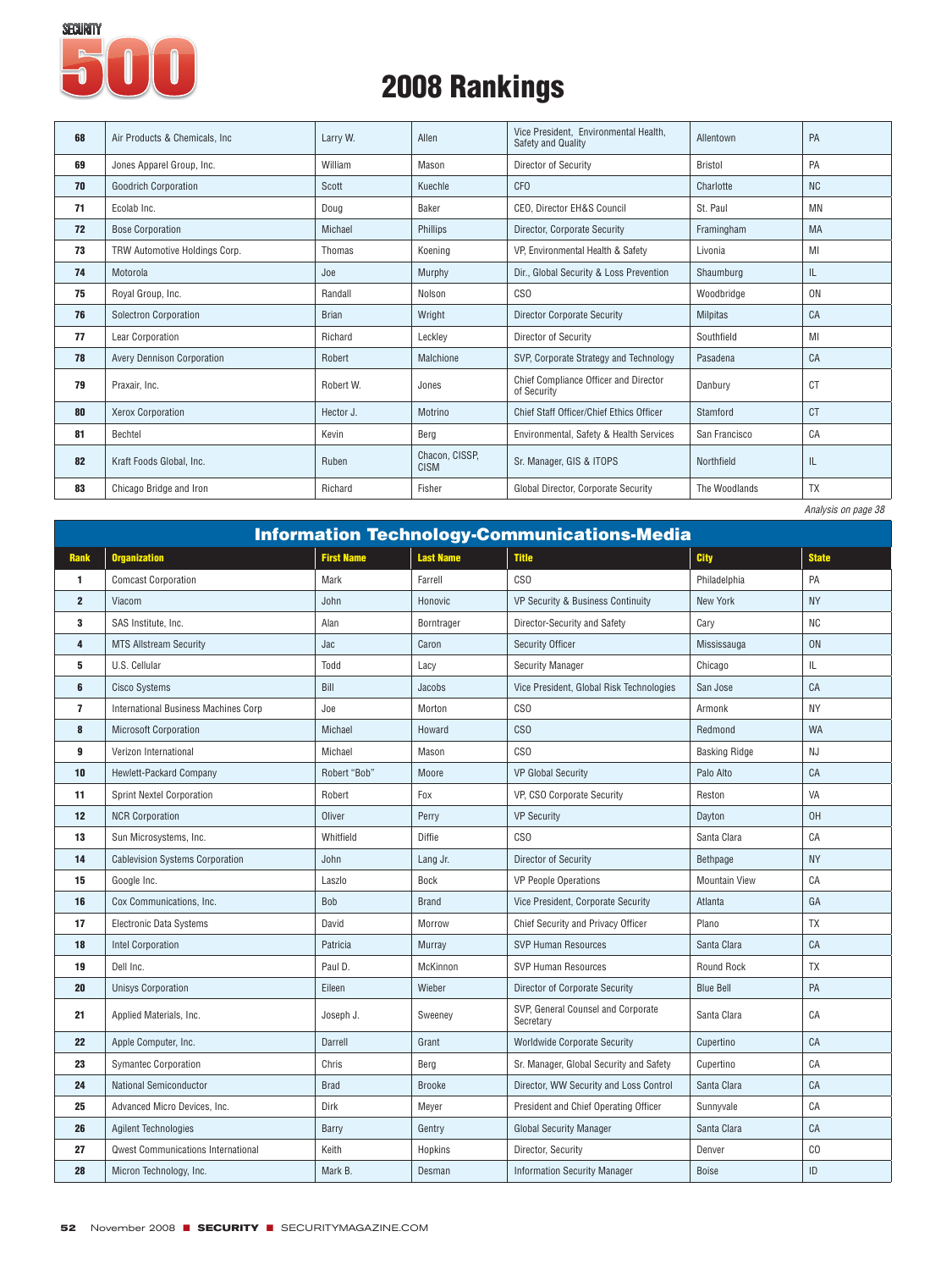

| 29 | Oracle Corporation                 | Mary Ann | Davidson | CS <sub>O</sub>                        | Redwood City        | CA                  |
|----|------------------------------------|----------|----------|----------------------------------------|---------------------|---------------------|
| 30 | Qualcomm                           | Steve    | Davis    | Vice President, Corporate Security     | San Diego           | CA                  |
| 31 | Time Warner Inc.                   | Larry L. | Cockell  | SVP. CSO                               | New York            | <b>NY</b>           |
| 32 | <b>ATT</b>                         | James    | Smith    | Director, Corporate Security           | <b>Florham Park</b> | <b>NJ</b>           |
| 33 | Affiliated Computer Services, Inc. | Paul     | Ryan     | SVP and Chief Privacy Officer          | Dallas              | <b>TX</b>           |
| 34 | The Thomson Corporation            | Dennis   | Devlin   | VP and CSO                             | Stamford            | <sub>C</sub> T      |
| 35 | Freescale Semiconductor, Inc.      | Angel    | Cruz     | Vice President. Information Protection | Austin              | <b>TX</b>           |
| 36 | Yahoo! Inc.                        | Lars     | Rabbe    | C <sub>IO</sub>                        | Sunnyvale           | CA                  |
| 37 | <b>Bell Canada Enterprises</b>     | Robert   | Garigue  | VP. CSO                                | Montreal            | CN                  |
|    |                                    |          |          |                                        |                     | Analysis on page 40 |

|                         | <b>Retail-Restaurant-FoodService</b>                    |                  |                  |                                                                                               |                        |                                   |  |  |
|-------------------------|---------------------------------------------------------|------------------|------------------|-----------------------------------------------------------------------------------------------|------------------------|-----------------------------------|--|--|
| Rank                    | <b>Organization</b>                                     | First Name       | <b>Last Name</b> | <b>Title</b>                                                                                  | City                   | <b>State</b>                      |  |  |
| 1                       | <b>Target Corporation</b>                               | Bradley N.       | <b>Brekke</b>    | Vice President - Assets Protection                                                            | Minneapolis            | MN                                |  |  |
| $\overline{\mathbf{2}}$ | Wal-Mart Stores, Inc.                                   | Kenneth          | Senser           | Senior Vice President, Global Security                                                        | Bentonville            | AR                                |  |  |
| 3                       | eBay Inc.                                               | Dave             | Cullinane        | C <sub>ISO</sub>                                                                              | San Jose               | CA                                |  |  |
| 4                       | <b>McDonald's Corporation</b>                           | D.B. "Libby"     | Libhart          | Director of Security                                                                          | Oak Brook              | $\ensuremath{\mathsf{IL}}\xspace$ |  |  |
| 5                       | The Stop & Shop Supermarket Company<br>/Giant Food, LLC | Scott            | Ziter            | Director, Asset Protection                                                                    | Quincy                 | MA                                |  |  |
| 6                       | Nordstrom, Inc.                                         | Drew             | Murphy           | VP Loss Prevention & Risk Management                                                          | Seattle                | WA                                |  |  |
| $\overline{7}$          | Costco Wholesale Corporation                            | Richard D.       | DiCerchio        | Senior Executive Vice President, COO<br>- Global Operations, Distribution and<br>Construction | Issaquah               | <b>WA</b>                         |  |  |
| 8                       | Cabelas                                                 | David            | Homolka          | Dir. Corp. Asset Protection                                                                   | Sidney                 | <b>NE</b>                         |  |  |
| 9                       | Gap, Inc.                                               | Keith            | White            | SVP, Loss Prevention and Corporate<br>Administration                                          | San Francisco          | CA                                |  |  |
| 10                      | Dunkin' Brands Inc                                      | John             | Sullivan         | <b>Director Loss Prevention</b>                                                               | Canton                 | MA                                |  |  |
| 11                      | <b>Hershey Foods</b>                                    | Daniel F.        | Klinger          | CISO                                                                                          | Hershey                | PA                                |  |  |
| 12                      | <b>Orchard Supply Hardware</b>                          | Ray              | Cotton           | C <sub>SO</sub>                                                                               | San Jose               | CA                                |  |  |
| 13                      | Starbucks Coffee Company                                | Francis          | D'Addario        | VP, Parnter & Asset Protection                                                                | Seattle                | <b>WA</b>                         |  |  |
| 14                      | The Truth Imports, Inc.                                 | Tim              | Mc Garvey        | <b>COS</b>                                                                                    | Columbia               | <b>MD</b>                         |  |  |
| 15                      | CarMax                                                  | Jong             | Han              | Manager, Loss Prevention                                                                      | Richmond               | VA                                |  |  |
| 16                      | <b>CVS/Caremark Corporation</b>                         | Michael          | Cava             | Director, Corporate Security                                                                  | Woonsocket             | R <sub>l</sub>                    |  |  |
| 17                      | Dillards Inc.                                           | Jeff             | Bowen            | director security                                                                             | little rock            | AR                                |  |  |
| 18                      | Macy's/Federated Department Stores, Inc.                | John             | Christman        | VP and Director of Security                                                                   | Cincinnati             | 0H                                |  |  |
| 19                      | Saks Incorporated                                       | Tom              | Matthews         | SVP Corp. Asset Protection                                                                    | Birmingham             | AL                                |  |  |
| 20                      | Walgreen Co.                                            | Chester          | Young            | <b>Vice President</b>                                                                         | Deerfield              | $\ensuremath{\mathsf{IL}}\xspace$ |  |  |
| 21                      | Subway                                                  | Gerald           | <b>Brandt</b>    | Corp. Security Dir.                                                                           | Lake Villa             | IL                                |  |  |
| 22                      | <b>Pilgrim's Pride Corporation</b>                      | John             | Southerland      | Vice President, Quality, Safety and<br>Security                                               | Pittsburg              | <b>TX</b>                         |  |  |
| 23                      | Raleys                                                  | <b>Charles W</b> | O'Bear           | Director, Loss Prevention                                                                     | West Sacramento        | CA                                |  |  |
| 24                      | Lowe's Companies, Inc.                                  | Claude           | Verville         | <b>VP Loss Prevention</b>                                                                     | Mooresville            | <b>NC</b>                         |  |  |
| 25                      | Safeway Inc.                                            | Kathleen         | Smith            | <b>VP Loss Prevention</b>                                                                     | Pleasanton             | CA                                |  |  |
| 26                      | Best Buy Co. Inc.                                       | Mike             | Jackson          | Sr. Manager, Logistics Loss Prevention                                                        | Richfield              | MN                                |  |  |
| 27                      | Home Depot, Inc.                                        | Bill             | McLain           | Senior Director, Corporate Security                                                           | Atlanta                | GA                                |  |  |
| 28                      | Limited Brands, Inc.                                    | Paul             | Jones            | CSO & SVP, Loss Prevention                                                                    | Columbus               | 0H                                |  |  |
| 29                      | barnesandnoble.com LLC                                  | Andrew H.        | Stravitz, CISSP  | Director of Information Security                                                              | New York               | <b>NY</b>                         |  |  |
| 30                      | Staples, Inc.                                           | Mike             | Waniewski        | C <sub>SO</sub>                                                                               | Framingham             | MA                                |  |  |
| 31                      | Beall's Inc                                             | Daniel           | Doyle            | VP, Loss Prevention & Human Resources                                                         | Bradenton              | FL.                               |  |  |
| 32                      | Kohl's Corporation                                      | Randy            | Meadows          | VP, Loss Prevention                                                                           | <b>Menomonee Falls</b> | WI                                |  |  |
| 33                      | Office Depot                                            | Frank            | Johns            | <b>VP Loss Prevention</b>                                                                     | Delray Beach           | FL.                               |  |  |
| 34                      | V.F. Corporation                                        | Joe              | Plaster          | VP & Deputy CIO                                                                               | Greensboro             | <b>NC</b>                         |  |  |
| 35                      | Zale Stores                                             | George           | Slicho           | SVP, Security                                                                                 | Irving                 | <b>TX</b>                         |  |  |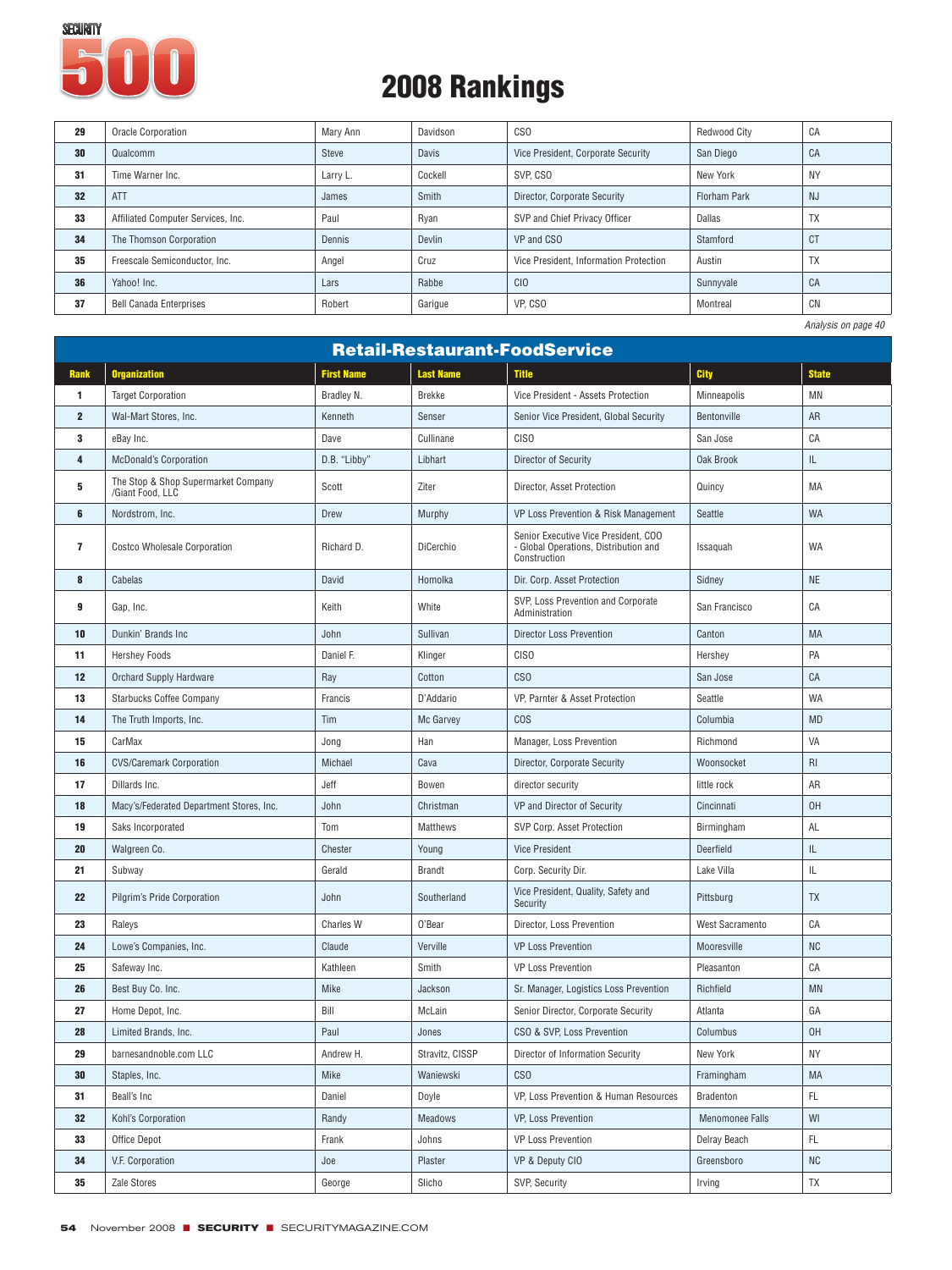

| 36 | J.C. Penney Company, Inc.         | <b>Nick</b>   | Russo     | VP and Director, Loss Prevention                                                                              | Plano                   | <b>TX</b>      |
|----|-----------------------------------|---------------|-----------|---------------------------------------------------------------------------------------------------------------|-------------------------|----------------|
| 37 | <b>Dollar General Corporation</b> | Beryl J.      | Buley     | Division President, Merchandising,<br>Marketing and Supply Chain                                              | Goodlettsville          | TN             |
| 38 | Autonation, Inc.                  | Craig T.      | Monaghan  | CF <sub>0</sub>                                                                                               | Fort Lauderdale         | <b>FL</b>      |
| 39 | Penske Auto Group, Inc.           | Rich          | Davis     | Director, Security                                                                                            | <b>Bloomfield Hills</b> | MI             |
| 40 | Yum! Brands, Inc.                 | Emil          | Monda     | <b>VP Global Asset Protection</b>                                                                             | Louisville              | KY             |
| 41 | Amazon.Com Inc.                   | Rick          | Dalzell   | Senior Vice President, Worldwide<br>Architecture & Platform Software, and<br><b>Chief Information Officer</b> | Seattle                 | WA             |
| 42 | PepsiCo, Inc.                     | Dave          | Carpenter | <b>VP Security</b>                                                                                            | Purchase                | <b>NY</b>      |
| 43 | Anheuser Busch                    | David E.      | Costello  | Director, Corporate Safety, Health and<br><b>Risk Mgmt</b>                                                    | St. Louis               | M <sub>0</sub> |
| 44 | H.J. Heinz Company                | Michael       | Sealy     | VP Chief Risk Officer                                                                                         | Pittsburgh              | PA             |
| 45 | <b>Aramark Corporation</b>        | Louis         | Regal     | <b>VP Security</b>                                                                                            | Philadelphia            | PA             |
| 46 | Ocean State Job Lot               | <b>Thomas</b> | Nelson    | Security and Safety Director                                                                                  | North Kingstown         | RI             |
| 47 | Sears Holdings Corporation        | William       | Titus     | VP, Loss Prevention, Health and Safety                                                                        | <b>Hoffman Estates</b>  | IL             |
| 48 | <b>Dollar Tree</b>                | Frank         | Torrell   | Director, Asset Protection                                                                                    | Chesepeake              | <b>VA</b>      |
| 49 | Smithfield Foods, Inc.            | Mason         | Cook      | CS <sub>0</sub>                                                                                               | Smithfield              | VA             |
| 50 | AutoZone                          | Bill          | Cone      | <b>VP Loss Prevention</b>                                                                                     | <b>Memphis</b>          | TN             |
| 51 | Tyson Foods, Inc.                 | Joe           | Robertson | Director, Global Security                                                                                     | Springdale              | AR             |

|                |                                     |                   |                  |                                                          |                           | <i></i>        |
|----------------|-------------------------------------|-------------------|------------------|----------------------------------------------------------|---------------------------|----------------|
|                |                                     |                   |                  | <b>Transportation-Logistics-Distribution-Warehousing</b> |                           |                |
| <b>Rank</b>    | <b>Organization</b>                 | <b>First Name</b> | <b>Last Name</b> | <b>Title</b>                                             | <b>City</b>               | <b>State</b>   |
| 1              | YRC Worldwide, Inc.                 | Wayne "Butch"     | Day              | V.P./Chief Security Officer                              | <b>Overland Park</b>      | KS             |
| $\overline{2}$ | <b>Purolator Courier</b>            | Doug              | <b>Sales</b>     | <b>Director Security &amp; Regulatory Affairs</b>        | Mississauga               | <b>ON</b>      |
| 3              | <b>CSX Transportation</b>           | Howard            | Elliott          | Vice President Public Safety &<br>Environment            | Jacksonville              | FL             |
| $\mathbf{3}$   | Ferauson Enterprises Inc.           | Scott             | Hewitt, CPP      | Dir. Corp. Security/Emergency Planning                   | Pomona                    | CA             |
| 5              | <b>AFAB International</b>           | R M               | Chappers         | President                                                | Pompano Beach             | FL.            |
| 6              | <b>Southwest Airlines</b>           | Vance             | Toler            | Dir. Corp. Security                                      | <b>Dallas</b>             | <b>TX</b>      |
| $\overline{7}$ | Erie Regional Airport Authority     | David             | Bagnoni          | Director of Public Safety                                | Erie                      | Pa             |
| 8              | United Parcel Service, Inc.         | Tamara            | Schwartz         | Director, Business Continuity/Security                   | Atlanta                   | GA             |
| 9              | <b>US Postal Inspection Service</b> | Alexander         | Lazaroff         | <b>Chief Postal Inspector</b>                            | Washington                | DC             |
| 10             | Norfolk Southern Corporation        | Steve G.          | Hanes            | Director, NS Police                                      | Norfolk                   | VA             |
| 11             | FedEx Express Corp.                 | Denise            | Wood             | VP, CISO                                                 | Memphis                   | TN             |
| 12             | <b>Bnsf Railway</b>                 | Jerry             | Vaccaro          | <b>Manager, Protection Solutions</b>                     | Elwood                    | IL.            |
| 13             | Ryder System, Inc.                  | William H.        | Anderson         | Director, Global Security                                | Miami                     | FL.            |
| 14             | <b>Union Pacific Corporation</b>    | Dennis            | Jensen           | Director, Union Pacific Police                           | Omaha                     | NE             |
| 15             | W W Grainger Inc.                   | Phil              | Loppert          | <b>VP Administrative Services</b>                        | Lake Forest               | IL.            |
| 16             | Conway                              | Curt J.           | Shewchuk         | Director, Corporate Protective Services                  | San Mateo                 | CA             |
| 17             | <b>UAL Corporation</b>              | William           | Yantiss          | VP, Corporate Safety, Security and<br>Environment        | <b>Elk Grove Township</b> | IL.            |
| 18             | <b>AMR Corporation</b>              | Robert W. "Bob"   | Reding           | <b>SVP, Technical Operations</b>                         | Fort Worth                | <b>TX</b>      |
| 19             | Burlington Northern Santa Fe Corp.  | Bill              | Heileman         | General Director, Protection Solutions<br>and Police     | Fort Worth                | TX             |
| 20             | Continental Airlines, Inc.          | Holden            | Shannon          | SVP, Global Real Estate and Security                     | Houston                   | <b>TX</b>      |
| 21             | Northwest Airlines Corporation      | Kenneth J.        | Hylander         | VP, Safety and Engineering, Chief Safety<br>Officer      | Eagan                     | <b>MN</b>      |
| 22             | Delta Air Lines, Inc.               | Randy             | Harrison         | Director, Corporate Security                             | Atlanta                   | GA             |
| 23             | Contract Freighters Inc.            | Grant             | Lavelle          | Director, Corporate Security                             | Joplin                    | M <sub>0</sub> |
| 24             | Enterprise Rent-A-Car               | Craig             | Kennedy          | SVP. CIO                                                 | St. Louis                 | M <sub>0</sub> |
| 25             | US Airways Group, Inc.              | Paul              | Morell           | Vice President, Safety                                   | Tempe                     | ΑZ             |
| 26             | <b>Hertz Corporation</b>            | Joseph            | Scamardella      | <b>VP Security</b>                                       | Paramus                   | NJ             |